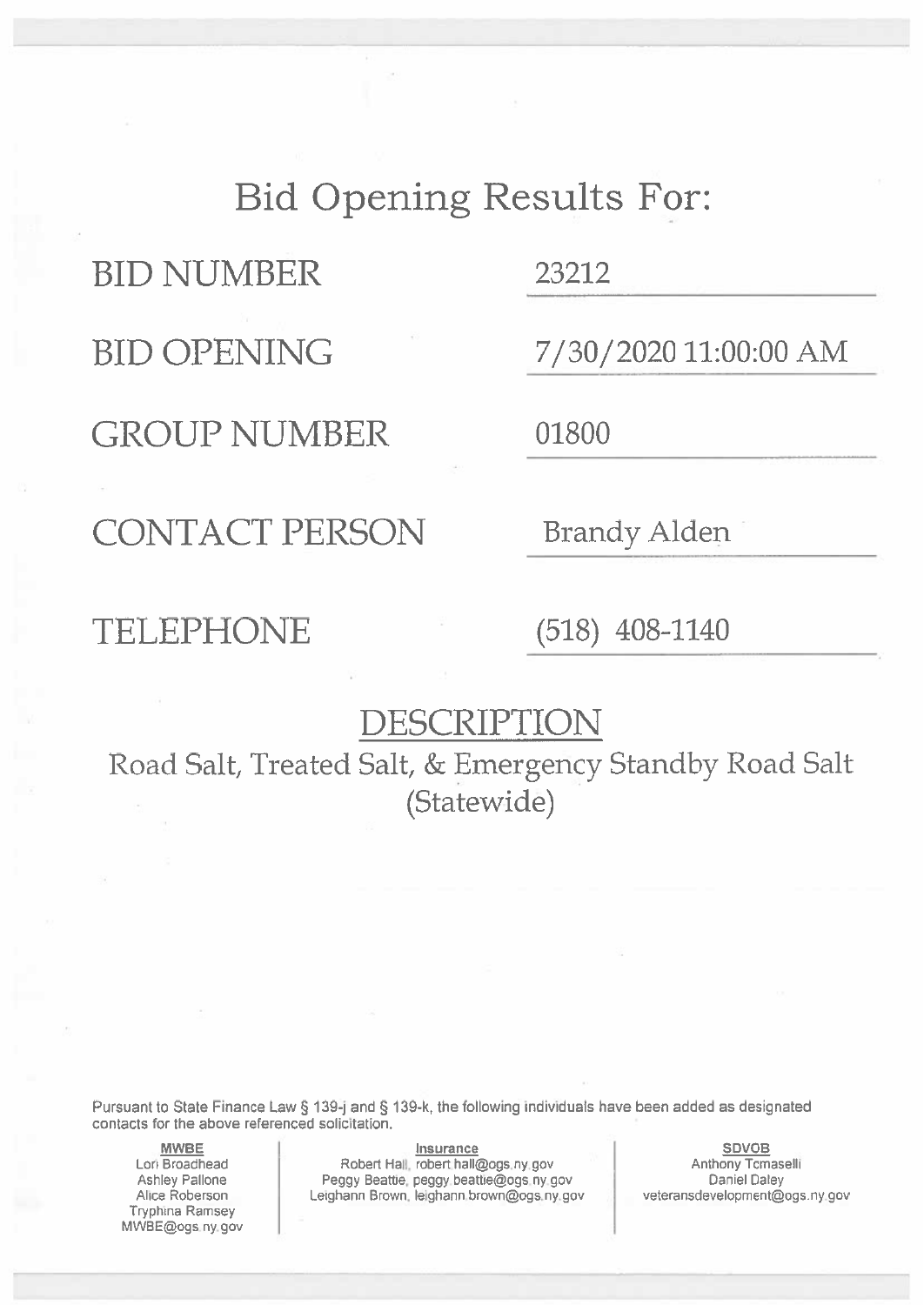#### **PROCUREMENT SERVICES GROUP BID LIST SUMMARY**

| <b>Bid Number:</b><br><b>IFB 23212</b><br><b>Bids Were Opened:</b><br>Time: 11:00:00 AM<br>July 30, 2020<br><b>Bid Room Facilitator:</b><br><b>Maria MacGilfrey</b> | Team #:                                                   |
|---------------------------------------------------------------------------------------------------------------------------------------------------------------------|-----------------------------------------------------------|
|                                                                                                                                                                     |                                                           |
|                                                                                                                                                                     |                                                           |
|                                                                                                                                                                     |                                                           |
| <b>Visitors:</b>                                                                                                                                                    |                                                           |
|                                                                                                                                                                     |                                                           |
| <b>BIDDERS</b>                                                                                                                                                      |                                                           |
| AMERICAN ROCK SALT CO., LLC 5520 ROUTE 63                                                                                                                           | MT. MORRIS NY 14510<br>jamie.mcclain@americanrocksalt.com |
| 161516458                                                                                                                                                           |                                                           |
| APALACHEE, LLC<br>1423 HIGHLAND                                                                                                                                     | ROCHESTER NY 14620<br>sales@apalacheesalt.com             |
| 472089879                                                                                                                                                           |                                                           |
| ATLANTIC SALT, INC.<br>134 MIDDLE STREET, SUITE 210                                                                                                                 | LOWELL MA 01852<br>info@atlanticsalt.com                  |
| 132914699                                                                                                                                                           |                                                           |
| CARGILL, INCORPORATED - SALT, 24950 COUNTRY CLUB BLVD., SUITE NORTH OLMSTEAD OH 44070<br><b>ROAD SAFETY</b>                                                         |                                                           |
|                                                                                                                                                                     | Salt_CustomerCareRoadSafety@Cargill.c                     |
| 410177680                                                                                                                                                           |                                                           |
| CHAMPION SALT, LLC<br>2451 SCHUETZ RD                                                                                                                               | MARYLAND HEIGHTS MO 63043<br>lisa@championsalt.com        |
| 472389805                                                                                                                                                           |                                                           |
| 9900 W. 109TH STREET<br>COMPASS MINERALS AMERICA.<br>INC.                                                                                                           | OVERLAND PARK KS 66210                                    |
|                                                                                                                                                                     | HIGHWAYGROUP@COMPASSMINERAL                               |
| 481047632                                                                                                                                                           |                                                           |
| MORTON SALT, INC.<br>444 WEST LAKE STREET SUITE 3000 CHICAGO IL 60606                                                                                               | bids@mortonsalt.com                                       |
| 273146174                                                                                                                                                           |                                                           |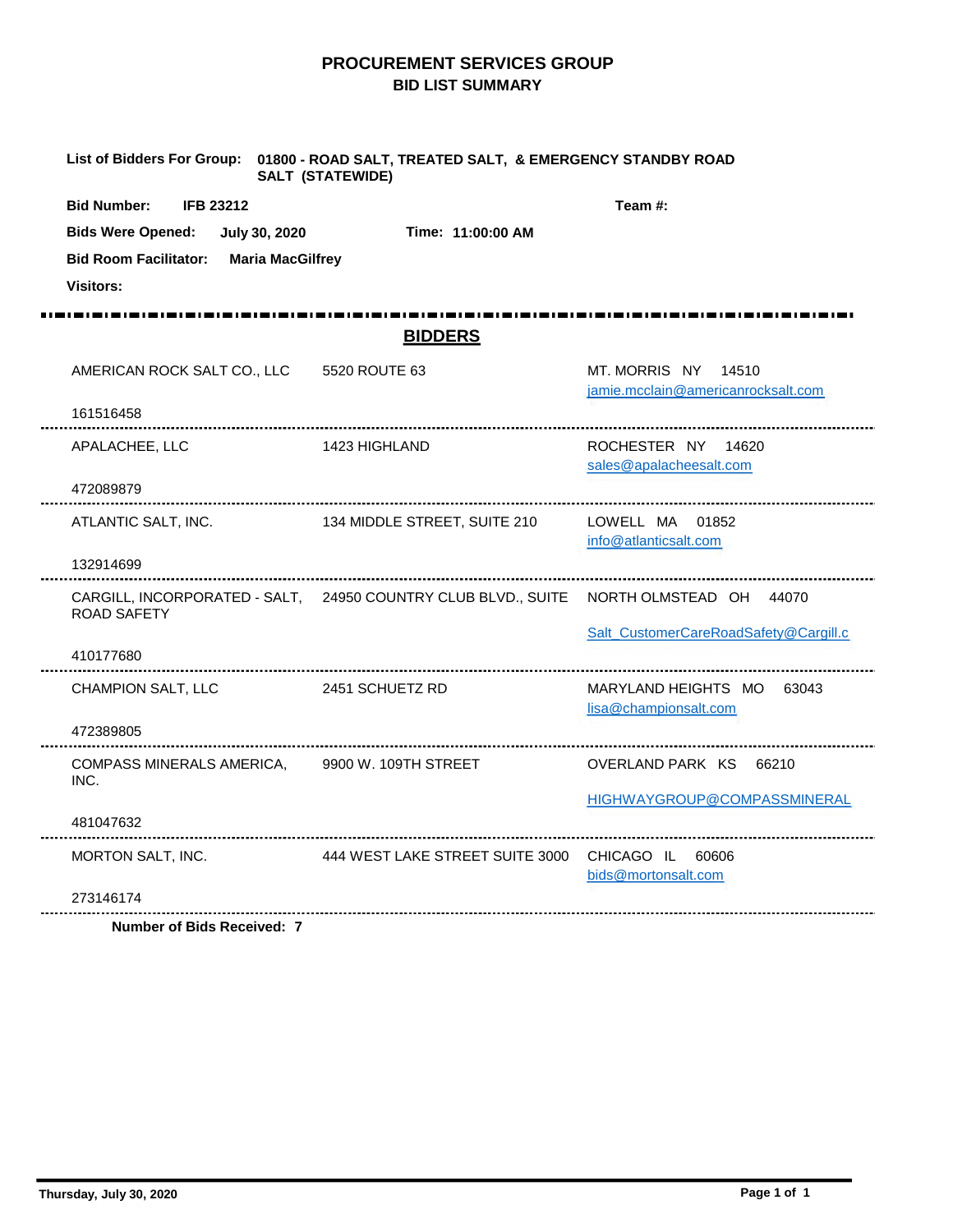

# **NEW YORK Office of General Services**<br> **STATE OF PLOCUTE PROCUTE SERVICES**

Coming Tower, Empire State Plaza, Albany, NY 12242 | https://ogs.ny.gov/procurement | customer.services@ogs.ny.gov | 518-474-6717

| BID OPENING DATE: July 30th, 2020<br>TIME:<br>11:00 A.M. EST                                                                                                                                                                                                                                |                                            | TITLE: Group 01800-Road Salt, Treated Salt, &<br><b>Emergency Standby Road Salt (Statewide)</b>  |                |                        |          |  |
|---------------------------------------------------------------------------------------------------------------------------------------------------------------------------------------------------------------------------------------------------------------------------------------------|--------------------------------------------|--------------------------------------------------------------------------------------------------|----------------|------------------------|----------|--|
| <b>INVITATION FOR BIDS NUMBER:</b><br>23212                                                                                                                                                                                                                                                 |                                            | <b>Classification Codes: 12</b>                                                                  |                |                        |          |  |
| <b>CONTRACT PERIOD:</b><br>September 1, 2020 to August 31, 2021                                                                                                                                                                                                                             |                                            |                                                                                                  |                |                        |          |  |
| <b>DESIGNATED CONTACTS: In accordance with the Procurement Lobbying Law [State Finance Law</b><br>§ 139-j(2)(a)], the following individuals are the Designated Contacts for this Solicitation.<br>All questions relating to this Solicitation must be addressed to the Designated Contacts. |                                            |                                                                                                  |                |                        |          |  |
|                                                                                                                                                                                                                                                                                             |                                            | Email Address: Brandy.Alden@ogs.ny.gov                                                           |                |                        |          |  |
| <b>Brandy Alden</b><br><b>Contract Management Specialist 2</b><br>Telephone No. (518) 408-1140<br>E-mail address: Brandy.Alden@ogs.ny.gov                                                                                                                                                   | <b>Jose DeAndres</b><br><b>Team Leader</b> | Telephone No. (518) 474-3024<br>E-mail address: Jose.Deandres@ogs.ny.gov                         |                |                        |          |  |
| <b>Bidder's Federal Tax Identification Number:</b><br>(Do Not Use Social Security Number)                                                                                                                                                                                                   |                                            | <b>NYS Vendor Identification Number:</b><br>(See New York State Vendor File Registration Clause) |                |                        |          |  |
| 16-1516458                                                                                                                                                                                                                                                                                  |                                            | 1000008297                                                                                       |                |                        |          |  |
| <b>Legal Business Name of Company Bidding:</b>                                                                                                                                                                                                                                              |                                            |                                                                                                  |                |                        |          |  |
| American Rock Salt Co., LLC                                                                                                                                                                                                                                                                 |                                            |                                                                                                  |                |                        |          |  |
| D/B/A - Doing Business As (if applicable):                                                                                                                                                                                                                                                  |                                            |                                                                                                  |                |                        |          |  |
| <b>Street</b><br>City                                                                                                                                                                                                                                                                       |                                            |                                                                                                  | <b>State</b>   | County                 | Zip Code |  |
| <b>5520 Route 63</b>                                                                                                                                                                                                                                                                        | Mt. Morris                                 |                                                                                                  | NY.            | Livingston             | 14510    |  |
| E-mail Address:                                                                                                                                                                                                                                                                             |                                            | <b>Company Web Site:</b>                                                                         |                |                        |          |  |
| jamie.mcclain@americanrocksalt.com                                                                                                                                                                                                                                                          |                                            | www.americanrocksalt.com                                                                         |                |                        |          |  |
| If applicable, place an "x" in the appropriate box(es) (check all that apply)<br><b>NYS Small Business</b><br><b>Service Disabled Veteran</b><br><b>NYS Minority Owned</b><br><b>NYS Women Owned</b><br># Employees<br><b>Owned Business</b><br><b>Business</b><br><b>Business</b>          |                                            |                                                                                                  |                |                        |          |  |
| If you are not bidding, place an "x" in the box and return this page only.<br>WE ARE NOT BIDDING AT THIS TIME BECAUSE:                                                                                                                                                                      |                                            |                                                                                                  |                |                        |          |  |
| LITERATURE <b>N</b><br>LETTER <b>N</b><br>PURC. MEMO T<br>OTHER $\square$                                                                                                                                                                                                                   | USB FLASH DRIVE                            | FOR PROCUREMENT SERVICES USE ONLY                                                                | Documented by: | # of Binders/Packages: |          |  |
|                                                                                                                                                                                                                                                                                             |                                            |                                                                                                  |                |                        |          |  |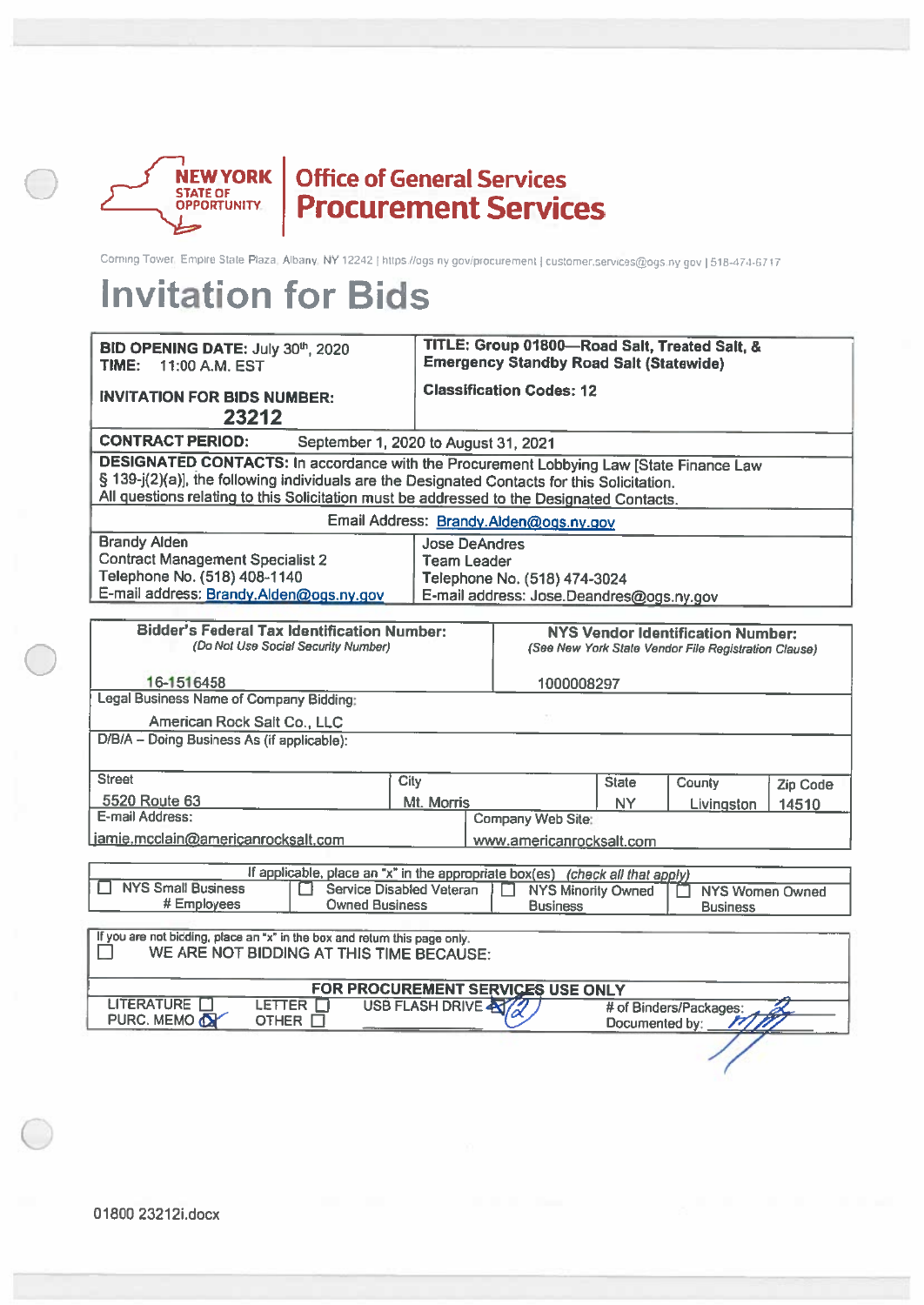

## **NEW YORK | Office of General Services**<br>STATE OF | **Procurement Services**

Coming Tower, Empire State Plaza, Albany, NY 12242 | https://ogs.ny.gov/procurement | customer.services@ogs.ny.gov | 518-474-6717

| BID OPENING DATE: July 30th, 2020<br><b>TIME: 11:00 A.M. EST</b>                                                                                                                                                                                                                            |                                            | TITLE: Group 01800-Road Salt, Treated Salt, &<br><b>Emergency Standby Road Salt (Statewide)</b>                                                                  |  |  |  |  |  |  |  |
|---------------------------------------------------------------------------------------------------------------------------------------------------------------------------------------------------------------------------------------------------------------------------------------------|--------------------------------------------|------------------------------------------------------------------------------------------------------------------------------------------------------------------|--|--|--|--|--|--|--|
| <b>INVITATION FOR BIDS NUMBER:</b><br>23212                                                                                                                                                                                                                                                 |                                            | <b>Classification Codes: 12</b>                                                                                                                                  |  |  |  |  |  |  |  |
| September 1, 2020 to August 31, 2021<br><b>CONTRACT PERIOD:</b>                                                                                                                                                                                                                             |                                            |                                                                                                                                                                  |  |  |  |  |  |  |  |
| <b>DESIGNATED CONTACTS: In accordance with the Procurement Lobbying Law [State Finance Law</b><br>§ 139-j(2)(a)], the following individuals are the Designated Contacts for this Solicitation.<br>All questions relating to this Solicitation must be addressed to the Designated Contacts. |                                            |                                                                                                                                                                  |  |  |  |  |  |  |  |
|                                                                                                                                                                                                                                                                                             |                                            | Email Address: Brandy.Alden@ogs.ny.gov                                                                                                                           |  |  |  |  |  |  |  |
| <b>Brandy Alden</b><br><b>Contract Management Specialist 2</b><br>Telephone No. (518) 408-1140<br>E-mail address: Brandy.Alden@ogs.ny.gov                                                                                                                                                   | <b>Jose DeAndres</b><br><b>Team Leader</b> | Telephone No. (518) 474-3024<br>E-mail address: Jose.Deandres@ogs.ny.gov                                                                                         |  |  |  |  |  |  |  |
| <b>Bidder's Federal Tax Identification Number:</b><br>(Do Not Use Social Security Number)                                                                                                                                                                                                   |                                            | <b>NYS Vendor Identification Number:</b><br>(See New York State Vendor File Registration Clause)                                                                 |  |  |  |  |  |  |  |
| 47-20898                                                                                                                                                                                                                                                                                    |                                            | 1100213604                                                                                                                                                       |  |  |  |  |  |  |  |
| Legal Business Name of Company Bidding:<br>A Pa a Chee LLC                                                                                                                                                                                                                                  |                                            |                                                                                                                                                                  |  |  |  |  |  |  |  |
| D/B/A - Doing Business As (if applicable):                                                                                                                                                                                                                                                  |                                            |                                                                                                                                                                  |  |  |  |  |  |  |  |
|                                                                                                                                                                                                                                                                                             |                                            | <b>State</b><br>County<br>Zip Code<br>Street 3 Highland Ave Plochester DY MONCO 710 County<br>E-mail Address: SALES @ APALACHEESALT. COM WWW. APALACHEESALT. COM |  |  |  |  |  |  |  |
|                                                                                                                                                                                                                                                                                             |                                            |                                                                                                                                                                  |  |  |  |  |  |  |  |
| If applicable, place an "x" in the appropriate box(es) (check all that apply)<br>X NYS Small Business<br><b>NYS Women Owned</b><br>Service Disabled Veteran<br><b>NYS Minority Owned</b><br>IП.<br>П<br># Employees<br><b>Owned Business</b><br><b>Business</b><br><b>Business</b>          |                                            |                                                                                                                                                                  |  |  |  |  |  |  |  |
| If you are not bidding, place an "x" in the box and return this page only.<br>WE ARE NOT BIDDING AT THIS TIME BECAUSE:                                                                                                                                                                      |                                            |                                                                                                                                                                  |  |  |  |  |  |  |  |
| LETTER $\square$<br><b>LITERATURE</b>                                                                                                                                                                                                                                                       | <b>USB FLASH DRIVE 7</b>                   | FOR PROCUREMENT SERYICES USE ONLY<br># of Binders/Packages:                                                                                                      |  |  |  |  |  |  |  |
| PURC. MEMO-<br>OTHER $\Box$                                                                                                                                                                                                                                                                 |                                            | Documented by:                                                                                                                                                   |  |  |  |  |  |  |  |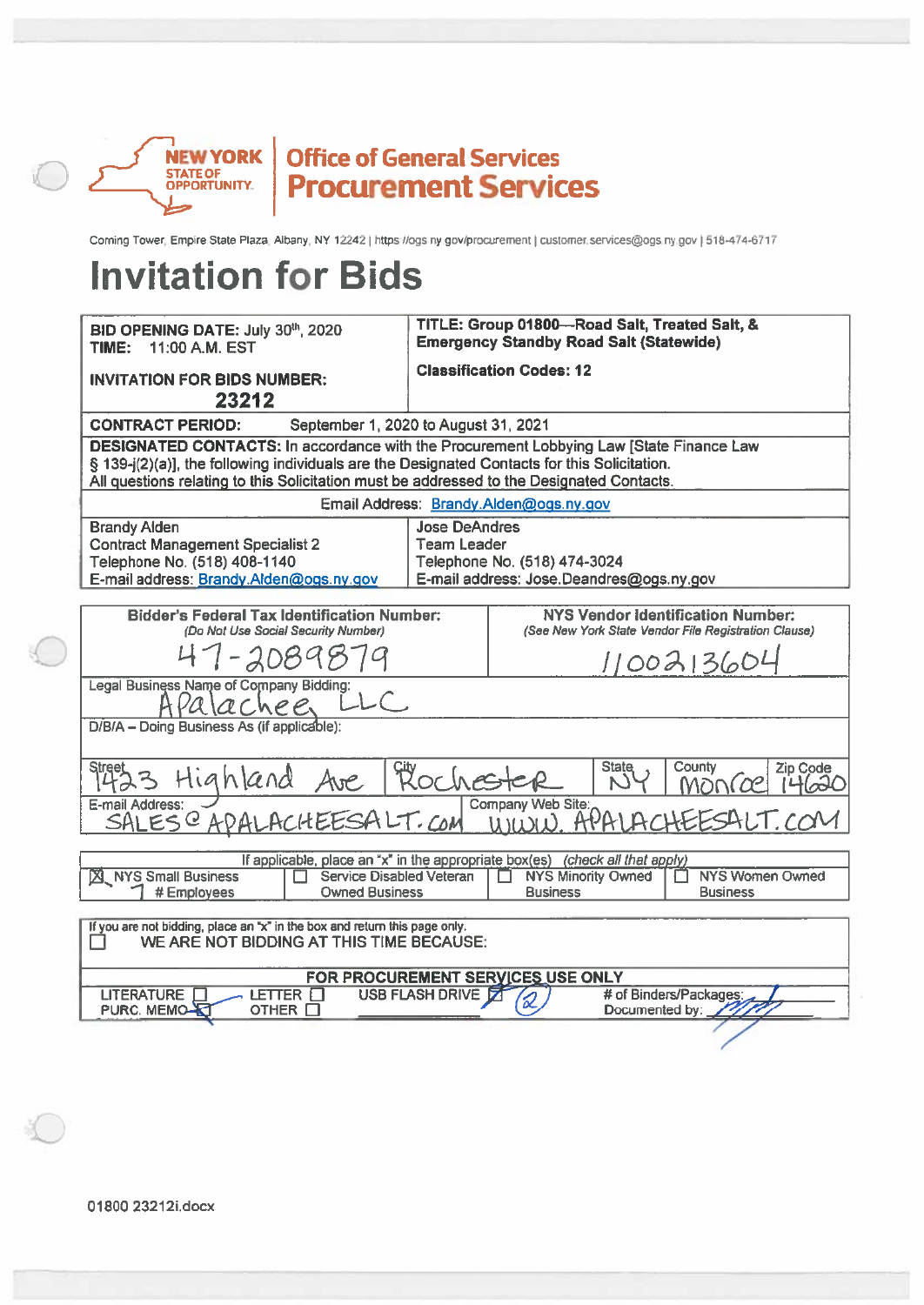

Corning Tower, Empire State Plaza, Albany, NY 12242 | https://ogs.ny.gov/procurement | customer.services@ogs.ny.gov | 518-474-6717

| BID OPENING DATE: July 30th, 2020<br>11:00 A.M. EST<br>TIME:                                                                                                                                                                                                                                      |                                            | TITLE: Group 01800-Road Salt, Treated Salt, &<br><b>Emergency Standby Road Salt (Statewide)</b>  |                |                        |          |  |  |  |
|---------------------------------------------------------------------------------------------------------------------------------------------------------------------------------------------------------------------------------------------------------------------------------------------------|--------------------------------------------|--------------------------------------------------------------------------------------------------|----------------|------------------------|----------|--|--|--|
| <b>INVITATION FOR BIDS NUMBER:</b><br>23212                                                                                                                                                                                                                                                       |                                            | <b>Classification Codes: 12</b>                                                                  |                |                        |          |  |  |  |
| <b>CONTRACT PERIOD:</b><br>September 1, 2020 to August 31, 2021                                                                                                                                                                                                                                   |                                            |                                                                                                  |                |                        |          |  |  |  |
| DESIGNATED CONTACTS: In accordance with the Procurement Lobbying Law [State Finance Law<br>§ 139-j(2)(a)], the following individuals are the Designated Contacts for this Solicitation.<br>All questions relating to this Solicitation must be addressed to the Designated Contacts.              |                                            |                                                                                                  |                |                        |          |  |  |  |
|                                                                                                                                                                                                                                                                                                   |                                            | Email Address: Brandy.Alden@ogs.ny.gov                                                           |                |                        |          |  |  |  |
| <b>Brandy Alden</b><br><b>Contract Management Specialist 2</b><br>Telephone No. (518) 408-1140<br>E-mail address: Brandy.Alden@ogs.ny.gov                                                                                                                                                         | <b>Jose DeAndres</b><br><b>Team Leader</b> | Telephone No. (518) 474-3024<br>E-mail address: Jose.Deandres@ogs.ny.gov                         |                |                        |          |  |  |  |
| <b>Bidder's Federal Tax Identification Number:</b><br>(Do Not Use Social Security Number)                                                                                                                                                                                                         |                                            | <b>NYS Vendor Identification Number:</b><br>(See New York State Vendor File Registration Clause) |                |                        |          |  |  |  |
| 13-2914699                                                                                                                                                                                                                                                                                        |                                            | 1000026327                                                                                       |                |                        |          |  |  |  |
| Legal Business Name of Company Bidding:                                                                                                                                                                                                                                                           |                                            |                                                                                                  |                |                        |          |  |  |  |
| Atlantic Salt, Inc.                                                                                                                                                                                                                                                                               |                                            |                                                                                                  |                |                        |          |  |  |  |
| D/B/A - Doing Business As (if applicable):                                                                                                                                                                                                                                                        |                                            |                                                                                                  |                |                        |          |  |  |  |
| <b>Street</b>                                                                                                                                                                                                                                                                                     | City                                       |                                                                                                  | <b>State</b>   | County                 | Zip Code |  |  |  |
| 134 Middle Street, Suite 210                                                                                                                                                                                                                                                                      | Lowell                                     |                                                                                                  | <b>MA</b>      |                        | 01852    |  |  |  |
| E-mail Address:<br>info@atlanticsalt.com                                                                                                                                                                                                                                                          |                                            | Company Web Site:                                                                                |                |                        |          |  |  |  |
| If applicable, place an "x" in the appropriate box(es) (check all that apply)<br><b>NYS Small Business</b><br>Service Disabled Veteran<br><b>NYS Minority Owned</b><br><b>NYS Women Owned</b><br>I T<br>$\Box$<br>H<br><b>Owned Business</b><br># Employees<br><b>Business</b><br><b>Business</b> |                                            |                                                                                                  |                |                        |          |  |  |  |
| If you are not bidding, place an "x" in the box and return this page only.<br>WE ARE NOT BIDDING AT THIS TIME BECAUSE:                                                                                                                                                                            |                                            |                                                                                                  |                |                        |          |  |  |  |
|                                                                                                                                                                                                                                                                                                   |                                            | FOR PROCUREMENT SERVICES USE ONLY                                                                |                |                        |          |  |  |  |
| <b>LITERATURE</b><br>LETTER [<br>PURC. MEMO <sub>/</sub><br>OTHER $\Box$                                                                                                                                                                                                                          | USB FLASH DRIVE                            |                                                                                                  | Documented by: | # of Binders/Packages: |          |  |  |  |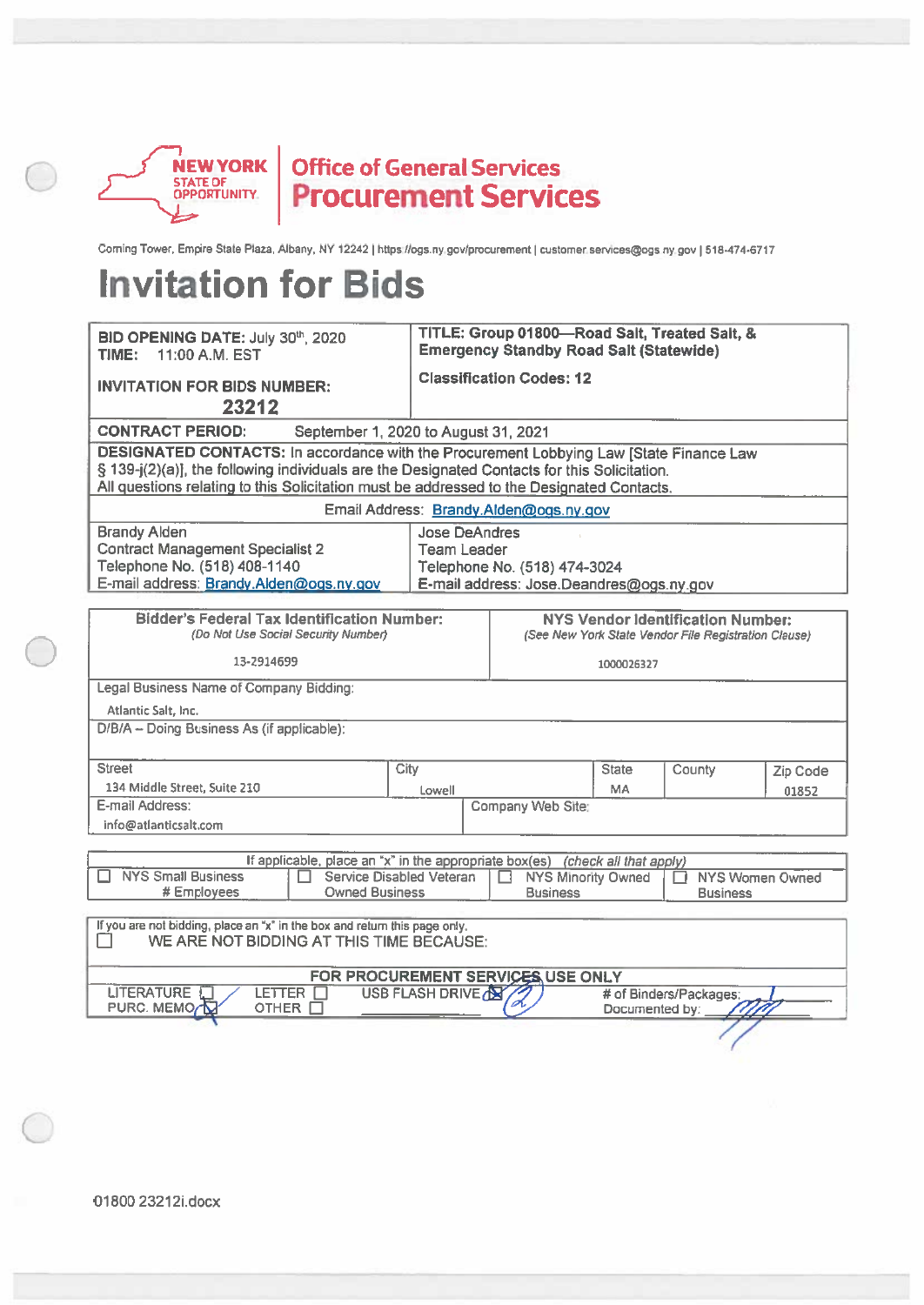

# **NEW YORK | Office of General Services**<br> **Procurement Services**

Coming Tower, Empire State Plaza, Albany, NY 12242 | https://ogs.ny.gov/procurement | customer.services@ogs.ny.gov | 518-474-6717

| BID OPENING DATE: July 30th, 2020<br>11:00 A.M. EST<br>TIME:                                                                                                                                                                                                                         |                          | <b>Emergency Standby Road Salt (Statewide)</b>                                                                         |                                              |                | TITLE: Group 01800-Road Salt, Treated Salt, &                                                    |          |
|--------------------------------------------------------------------------------------------------------------------------------------------------------------------------------------------------------------------------------------------------------------------------------------|--------------------------|------------------------------------------------------------------------------------------------------------------------|----------------------------------------------|----------------|--------------------------------------------------------------------------------------------------|----------|
| <b>INVITATION FOR BIDS NUMBER:</b><br>23212                                                                                                                                                                                                                                          |                          | <b>Classification Codes: 12</b>                                                                                        |                                              |                |                                                                                                  |          |
| <b>CONTRACT PERIOD:</b><br>September 1, 2020 to August 31, 2021                                                                                                                                                                                                                      |                          |                                                                                                                        |                                              |                |                                                                                                  |          |
| DESIGNATED CONTACTS: In accordance with the Procurement Lobbying Law [State Finance Law<br>§ 139-j(2)(a)], the following individuals are the Designated Contacts for this Solicitation.<br>All questions relating to this Solicitation must be addressed to the Designated Contacts. |                          |                                                                                                                        |                                              |                |                                                                                                  |          |
| Email Address: Brandy Alden@ogs.ny.gov                                                                                                                                                                                                                                               |                          |                                                                                                                        |                                              |                |                                                                                                  |          |
| <b>Brandy Alden</b><br><b>Contract Management Specialist 2</b><br>Telephone No. (518) 408-1140<br>E-mail address: Brandy.Alden@ogs.ny.gov                                                                                                                                            |                          | <b>Jose DeAndres</b><br><b>Team Leader</b><br>Telephone No. (518) 474-3024<br>E-mail address: Jose Deandres@ogs.ny.gov |                                              |                |                                                                                                  |          |
| <b>Bidder's Federal Tax Identification Number:</b><br>(Do Not Use Social Security Number)<br>41-0177680                                                                                                                                                                              |                          |                                                                                                                        | 1000048669                                   |                | <b>NYS Vendor Identification Number:</b><br>(See New York State Vendor File Registration Clause) |          |
| Legal Business Name of Company Bidding:                                                                                                                                                                                                                                              |                          |                                                                                                                        |                                              |                |                                                                                                  |          |
| Cargill, Incorporated-Salt, Road Safety                                                                                                                                                                                                                                              |                          |                                                                                                                        |                                              |                |                                                                                                  |          |
| D/B/A - Doing Business As (if applicable):                                                                                                                                                                                                                                           |                          |                                                                                                                        |                                              |                |                                                                                                  |          |
| <b>Street</b>                                                                                                                                                                                                                                                                        | City                     |                                                                                                                        |                                              | <b>State</b>   | County                                                                                           | Zip Code |
| 24950 Country Club Blvd., Suite 450                                                                                                                                                                                                                                                  | <b>North Olmsted</b>     |                                                                                                                        |                                              | Ohio           | Cuyahoga                                                                                         | 44070    |
| E-mail Address:<br>Salt_CustomerCareRoadSafety@Cargill.com                                                                                                                                                                                                                           |                          | Company Web Site:<br>https://cargill.com                                                                               |                                              |                |                                                                                                  |          |
| If applicable, place an "x" in the appropriate box(es) (check all that apply)                                                                                                                                                                                                        |                          |                                                                                                                        |                                              |                |                                                                                                  |          |
| <b>NYS Small Business</b><br>Service Disabled Veteran<br># Employees<br><b>Owned Business</b>                                                                                                                                                                                        |                          |                                                                                                                        | <b>NYS Minority Owned</b><br><b>Business</b> |                | <b>NYS Women Owned</b><br>П<br><b>Business</b>                                                   |          |
| If you are not bidding, place an "x" in the box and return this page only.<br>WE ARE NOT BIDDING AT THIS TIME BECAUSE:                                                                                                                                                               |                          |                                                                                                                        |                                              |                |                                                                                                  |          |
| FOR PROCUREMENT SERVICES USE ONLY                                                                                                                                                                                                                                                    |                          |                                                                                                                        |                                              |                |                                                                                                  |          |
| LETTER <sup>[1]</sup><br><b>LITERATURE</b><br>PURC. MEMO <b>TI</b><br>OTHER □                                                                                                                                                                                                        | USB FLASH DRIVE <b>Z</b> |                                                                                                                        |                                              | Documented by: | # of Binders/Packages;                                                                           |          |
|                                                                                                                                                                                                                                                                                      |                          |                                                                                                                        |                                              |                |                                                                                                  |          |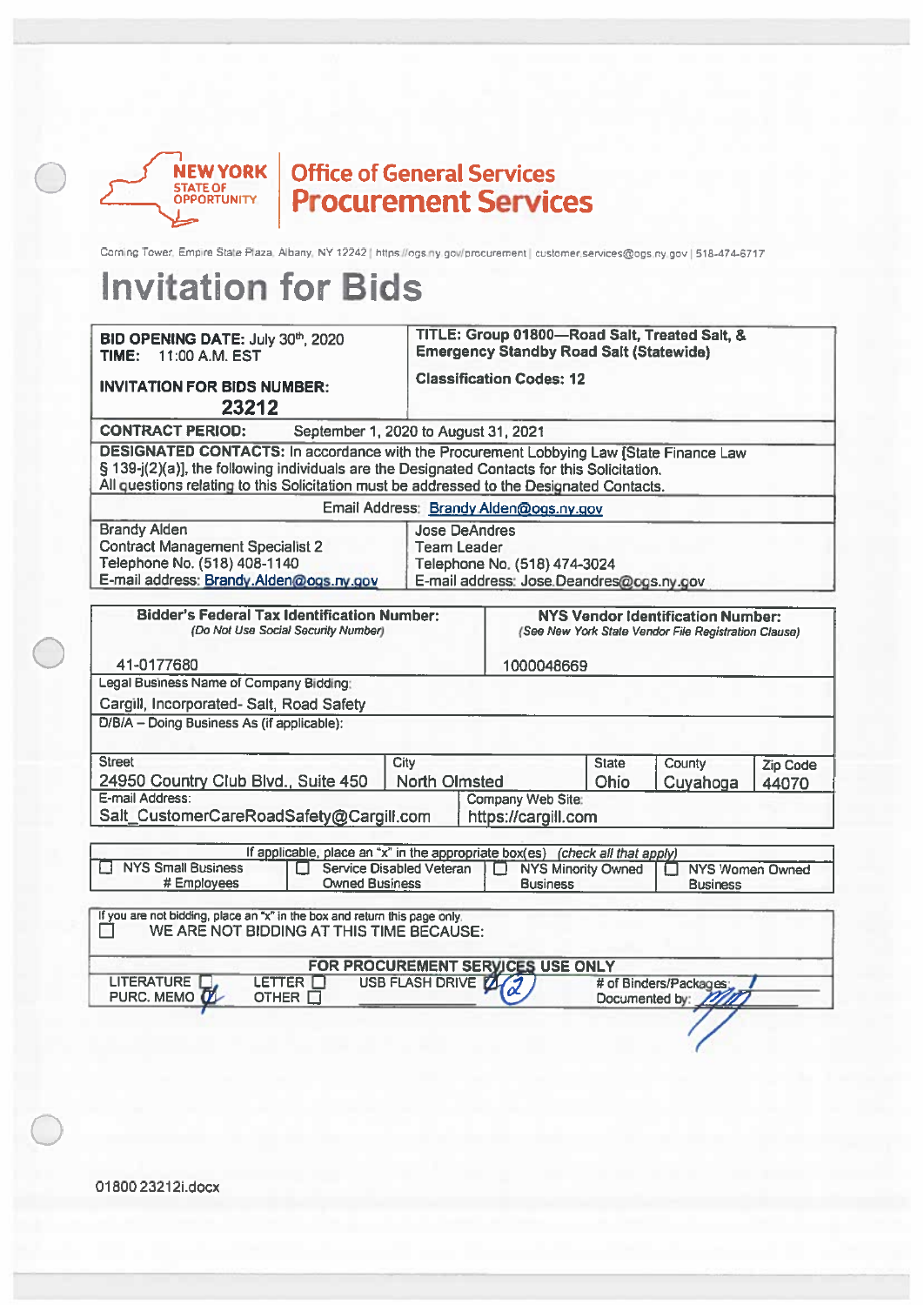

## Office of General Services<br>Procurement Services

Corning Tower, Empire State Plaza, Albany, NY 12242 | https://ogs.ny.gov/procurement | customer.services@ogs.ny.gov | 518-474-6717

| BID OPENING DATE: July 30th, 2020<br>TIME:<br>11:00 A.M. EST                                                                                                                                                                                                                                | TITLE: Group 01800-Road Salt, Treated Salt, &<br><b>Emergency Standby Road Salt (Statewide)</b>                        |  |  |  |  |  |  |  |  |
|---------------------------------------------------------------------------------------------------------------------------------------------------------------------------------------------------------------------------------------------------------------------------------------------|------------------------------------------------------------------------------------------------------------------------|--|--|--|--|--|--|--|--|
| <b>INVITATION FOR BIDS NUMBER:</b><br>23212                                                                                                                                                                                                                                                 | <b>Classification Codes: 12</b>                                                                                        |  |  |  |  |  |  |  |  |
| <b>CONTRACT PERIOD:</b><br>September 1, 2020 to August 31, 2021                                                                                                                                                                                                                             |                                                                                                                        |  |  |  |  |  |  |  |  |
| <b>DESIGNATED CONTACTS:</b> In accordance with the Procurement Lobbying Law [State Finance Law<br>§ 139-j(2)(a)], the following individuals are the Designated Contacts for this Solicitation.<br>All questions relating to this Solicitation must be addressed to the Designated Contacts. |                                                                                                                        |  |  |  |  |  |  |  |  |
|                                                                                                                                                                                                                                                                                             | Email Address: Brandy.Alden@ogs.ny.gov                                                                                 |  |  |  |  |  |  |  |  |
| <b>Brandy Alden</b><br><b>Contract Management Specialist 2</b><br>Telephone No. (518) 408-1140<br>E-mail address: Brandy.Alden@ogs.ny.gov                                                                                                                                                   | <b>Jose DeAndres</b><br><b>Team Leader</b><br>Telephone No. (518) 474-3024<br>E-mail address: Jose.Deandres@ogs.ny.gov |  |  |  |  |  |  |  |  |
| <b>Bidder's Federal Tax Identification Number:</b><br>(Do Not Use Social Security Number)                                                                                                                                                                                                   | <b>NYS Vendor Identification Number:</b><br>(See New York State Vendor File Registration Clause)                       |  |  |  |  |  |  |  |  |
| 47- 2289805                                                                                                                                                                                                                                                                                 | In process - # Requested                                                                                               |  |  |  |  |  |  |  |  |
| Legal Business Name of Company Bidding:                                                                                                                                                                                                                                                     |                                                                                                                        |  |  |  |  |  |  |  |  |
| D/B/A - Doing Business As (if applicable):                                                                                                                                                                                                                                                  |                                                                                                                        |  |  |  |  |  |  |  |  |
|                                                                                                                                                                                                                                                                                             |                                                                                                                        |  |  |  |  |  |  |  |  |
| <b>Street</b><br>City                                                                                                                                                                                                                                                                       | <b>State</b><br>County<br>Zip Code                                                                                     |  |  |  |  |  |  |  |  |
| 2451 Schwetz Rd.                                                                                                                                                                                                                                                                            | Maryland Heights<br>MO<br>63043<br>$2i$ Cal. $+$                                                                       |  |  |  |  |  |  |  |  |
| E-mail Address:                                                                                                                                                                                                                                                                             | Company Web Site:                                                                                                      |  |  |  |  |  |  |  |  |
| lisa@ Champion Salt. Com                                                                                                                                                                                                                                                                    | www. Champion Salt.com                                                                                                 |  |  |  |  |  |  |  |  |
|                                                                                                                                                                                                                                                                                             | If applicable, place an "x" in the appropriate box(es) (check all that apply)                                          |  |  |  |  |  |  |  |  |
| <b>NYS Small Business</b><br>Service Disabled Veteran<br># Employees<br><b>Owned Business</b>                                                                                                                                                                                               | <b>NYS Minority Owned</b><br><b>NYS Women Owned</b><br><b>Business</b><br><b>Business</b>                              |  |  |  |  |  |  |  |  |
| If you are not bidding, place an "x" in the box and return this page only.<br>WE ARE NOT BIDDING AT THIS TIME BECAUSE:                                                                                                                                                                      |                                                                                                                        |  |  |  |  |  |  |  |  |
|                                                                                                                                                                                                                                                                                             | FOR PROCUREMENT SERVICES USE ONLY                                                                                      |  |  |  |  |  |  |  |  |
| <b>LITERATURE</b><br>LETTER <sup>1</sup><br>PURC. MEMC<br><b>OTHER</b>                                                                                                                                                                                                                      | USB FLASH DRIVE<br># of Binders/Packages:<br>Documented by: $\overline{\phantom{a}}$                                   |  |  |  |  |  |  |  |  |
|                                                                                                                                                                                                                                                                                             |                                                                                                                        |  |  |  |  |  |  |  |  |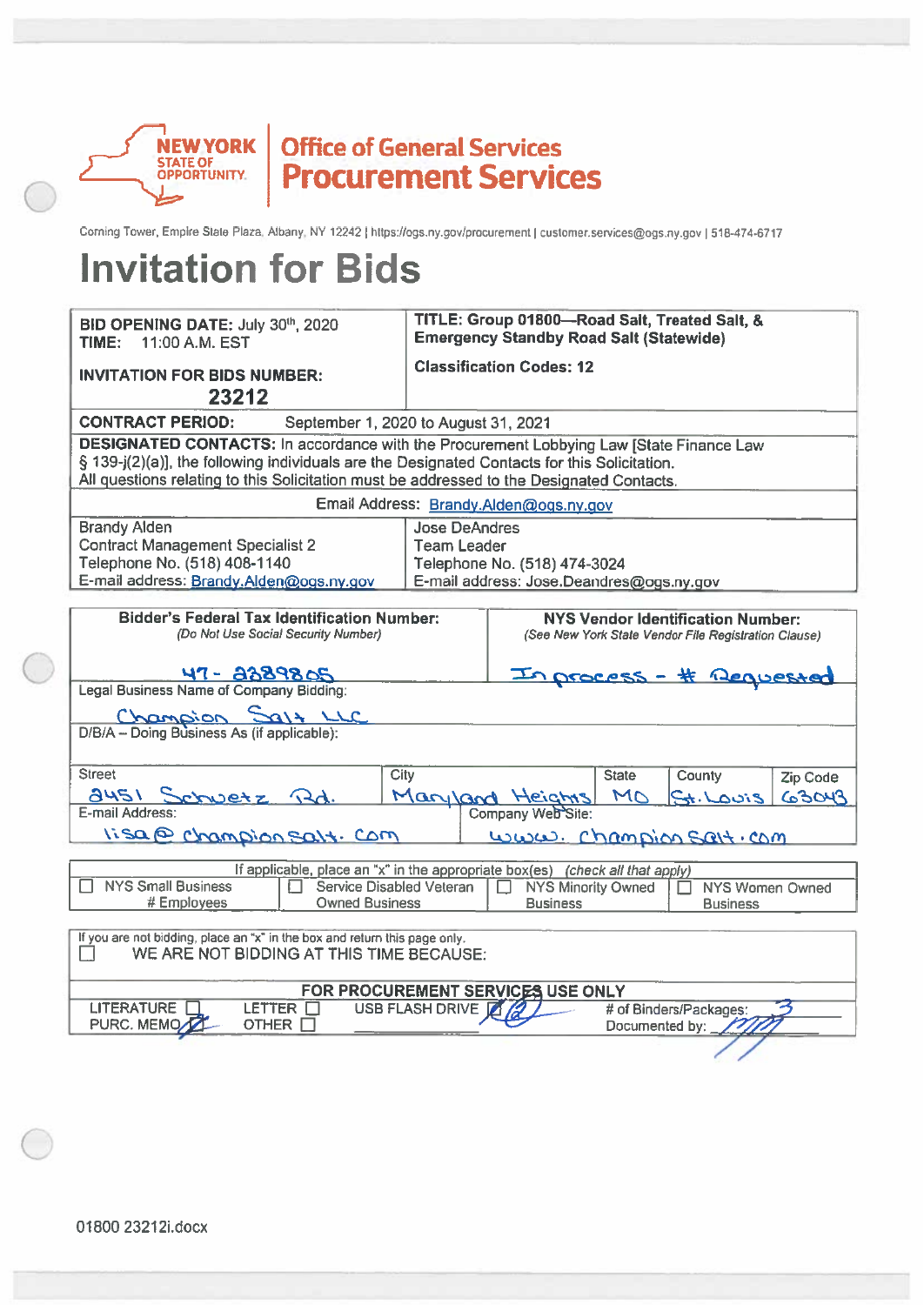

## Office of General Services<br>Procurement Services

Corning Tower, Empire State Plaza, Albany, NY 12242 | https://ogs.ny.gov/procurement | customer.services@ogs.ny.gov | 518-474-6717

## **Invitation for Bids**

| BID OPENING DATE: July 30th, 2020<br>TIME:<br>11:00 A.M. EST                                                                                                                                                                                                                         |                                                                               |                                                                                                  | TITLE: Group 01800-Road Salt, Treated Salt, &<br><b>Emergency Standby Road Salt (Statewide)</b> |                                                     |              |                                               |          |  |  |
|--------------------------------------------------------------------------------------------------------------------------------------------------------------------------------------------------------------------------------------------------------------------------------------|-------------------------------------------------------------------------------|--------------------------------------------------------------------------------------------------|-------------------------------------------------------------------------------------------------|-----------------------------------------------------|--------------|-----------------------------------------------|----------|--|--|
| <b>Classification Codes: 12</b><br><b>INVITATION FOR BIDS NUMBER:</b><br>23212                                                                                                                                                                                                       |                                                                               |                                                                                                  |                                                                                                 |                                                     |              |                                               |          |  |  |
| <b>CONTRACT PERIOD:</b><br>September 1, 2020 to August 31, 2021                                                                                                                                                                                                                      |                                                                               |                                                                                                  |                                                                                                 |                                                     |              |                                               |          |  |  |
| DESIGNATED CONTACTS: In accordance with the Procurement Lobbying Law [State Finance Law<br>§ 139-j(2)(a)], the following individuals are the Designated Contacts for this Solicitation.<br>All questions relating to this Solicitation must be addressed to the Designated Contacts. |                                                                               |                                                                                                  |                                                                                                 |                                                     |              |                                               |          |  |  |
|                                                                                                                                                                                                                                                                                      |                                                                               |                                                                                                  |                                                                                                 | Email Address: Brandy.Alden@ogs.ny.gov              |              |                                               |          |  |  |
| <b>Brandy Alden</b><br><b>Contract Management Specialist 2</b><br>Telephone No. (518) 408-1140<br>E-mail address: Brandy.Alden@ogs.ny.gov                                                                                                                                            | <b>Jose DeAndres</b><br><b>Team Leader</b>                                    |                                                                                                  | Telephone No. (518) 474-3024<br>E-mail address: Jose.Deandres@ogs.ny.gov                        |                                                     |              |                                               |          |  |  |
| <b>Bidder's Federal Tax Identification Number:</b><br>(Do Not Use Social Security Number)                                                                                                                                                                                            |                                                                               | <b>NYS Vendor Identification Number:</b><br>(See New York State Vendor File Registration Clause) |                                                                                                 |                                                     |              |                                               |          |  |  |
|                                                                                                                                                                                                                                                                                      | 48-1047632                                                                    |                                                                                                  |                                                                                                 |                                                     |              | 1000031899                                    |          |  |  |
| Legal Business Name of Company Bidding:                                                                                                                                                                                                                                              |                                                                               |                                                                                                  |                                                                                                 |                                                     |              |                                               |          |  |  |
| Compass Minerals America Inc.                                                                                                                                                                                                                                                        |                                                                               |                                                                                                  |                                                                                                 |                                                     |              |                                               |          |  |  |
| D/B/A - Doing Business As (if applicable):                                                                                                                                                                                                                                           |                                                                               |                                                                                                  |                                                                                                 |                                                     |              |                                               |          |  |  |
| <b>Street</b>                                                                                                                                                                                                                                                                        |                                                                               | City                                                                                             |                                                                                                 |                                                     | <b>State</b> | County                                        | Zip Code |  |  |
| 9900 W. 109th Street                                                                                                                                                                                                                                                                 |                                                                               | <b>Overland Park</b>                                                                             |                                                                                                 |                                                     | <b>KS</b>    | Johnson                                       | 66210    |  |  |
| E-mail Address:<br>highwaygroup@compassminerals.com                                                                                                                                                                                                                                  |                                                                               |                                                                                                  |                                                                                                 | <b>Company Web Site:</b><br>www.compassminerals.com |              |                                               |          |  |  |
|                                                                                                                                                                                                                                                                                      |                                                                               |                                                                                                  |                                                                                                 |                                                     |              |                                               |          |  |  |
|                                                                                                                                                                                                                                                                                      | If applicable, place an "x" in the appropriate box(es) (check all that apply) |                                                                                                  |                                                                                                 |                                                     |              |                                               |          |  |  |
| <b>NYS Small Business</b><br>Service Disabled Veteran<br><b>NYS Minority Owned</b><br><b>NYS Women Owned</b><br>П<br># Employees<br><b>Owned Business</b><br><b>Business</b><br><b>Business</b>                                                                                      |                                                                               |                                                                                                  |                                                                                                 |                                                     |              |                                               |          |  |  |
| If you are not bidding, place an "x" in the box and return this page only.<br>WE ARE NOT BIDDING AT THIS TIME BECAUSE:<br>- 1                                                                                                                                                        |                                                                               |                                                                                                  |                                                                                                 |                                                     |              |                                               |          |  |  |
| FOR PROCUREMENT SERVICES USE ONLY                                                                                                                                                                                                                                                    |                                                                               |                                                                                                  |                                                                                                 |                                                     |              |                                               |          |  |  |
| <b>LITERATURE</b><br>PURC. MEMO                                                                                                                                                                                                                                                      | LETTER O<br>OTHER <sub>[]</sub>                                               | USB FLASH DRIVE                                                                                  |                                                                                                 |                                                     |              | # of Binders/Packages:<br>Documented by: 1777 |          |  |  |

Documented by: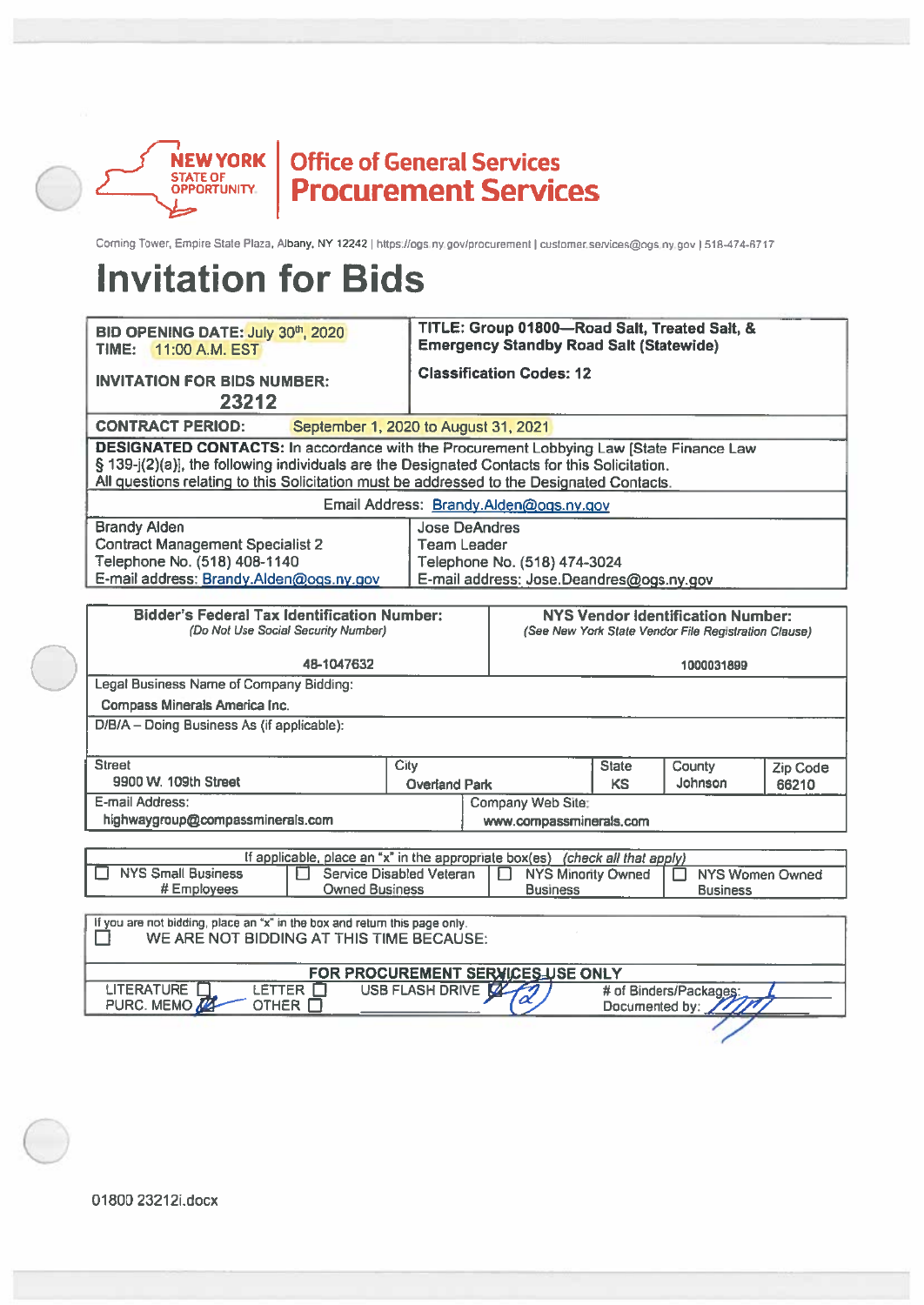

Coming Tower, Empire State Plaza, Albany, NY 12242 | https://ogs.ny.gov/procurement | customer.services@ogs.ny.gov | 518-474-6717

| BID OPENING DATE: July 30th, 2020<br>11:00 A.M. EST<br>TIME:                                                                                                                                                                                                                         |                                            | TITLE: Group 01800-Road Salt, Treated Salt, &<br><b>Emergency Standby Road Salt (Statewide)</b> |                    |                        |                        |  |  |  |  |  |
|--------------------------------------------------------------------------------------------------------------------------------------------------------------------------------------------------------------------------------------------------------------------------------------|--------------------------------------------|-------------------------------------------------------------------------------------------------|--------------------|------------------------|------------------------|--|--|--|--|--|
| <b>INVITATION FOR BIDS NUMBER:</b><br>23212                                                                                                                                                                                                                                          |                                            | <b>Classification Codes: 12</b>                                                                 |                    |                        |                        |  |  |  |  |  |
| <b>CONTRACT PERIOD:</b><br>September 1, 2020 to August 31, 2021                                                                                                                                                                                                                      |                                            |                                                                                                 |                    |                        |                        |  |  |  |  |  |
| DESIGNATED CONTACTS: In accordance with the Procurement Lobbying Law [State Finance Law<br>§ 139-j(2)(a)], the following individuals are the Designated Contacts for this Solicitation.<br>All questions relating to this Solicitation must be addressed to the Designated Contacts. |                                            |                                                                                                 |                    |                        |                        |  |  |  |  |  |
|                                                                                                                                                                                                                                                                                      |                                            | Email Address: Brandy Alden@ogs.ny.gov                                                          |                    |                        |                        |  |  |  |  |  |
| <b>Brandy Alden</b><br><b>Contract Management Specialist 2</b><br>Telephone No. (518) 408-1140<br>E-mail address: Brandy.Alden@ogs.ny.gov                                                                                                                                            | <b>Jose DeAndres</b><br><b>Team Leader</b> | Telephone No. (518) 474-3024<br>E-mail address: Jose.Deandres@ogs.ny.gov                        |                    |                        |                        |  |  |  |  |  |
| <b>Bidder's Federal Tax Identification Number:</b><br>(Do Not Use Social Security Number)                                                                                                                                                                                            |                                            | NYS Vendor Identification Number:<br>(See New York State Vendor File Registration Clause)       |                    |                        |                        |  |  |  |  |  |
| 27-3146174                                                                                                                                                                                                                                                                           |                                            | 1100010394                                                                                      |                    |                        |                        |  |  |  |  |  |
| <b>Legal Business Name of Company Bidding:</b>                                                                                                                                                                                                                                       |                                            |                                                                                                 |                    |                        |                        |  |  |  |  |  |
|                                                                                                                                                                                                                                                                                      | Morton Salt, Inc.                          |                                                                                                 |                    |                        |                        |  |  |  |  |  |
| D/B/A - Doing Business As (if applicable):                                                                                                                                                                                                                                           |                                            |                                                                                                 |                    |                        |                        |  |  |  |  |  |
| <b>Street</b>                                                                                                                                                                                                                                                                        | City                                       |                                                                                                 | <b>State</b>       | County                 | Zip Code               |  |  |  |  |  |
| 444 West Lake Street, Suite 3000                                                                                                                                                                                                                                                     | Chicago                                    |                                                                                                 | 11.                | <b>Cook</b>            | 60606                  |  |  |  |  |  |
| E-mail Address:                                                                                                                                                                                                                                                                      |                                            | <b>Company Web Site:</b>                                                                        |                    |                        |                        |  |  |  |  |  |
| bids@mortonsalt.com                                                                                                                                                                                                                                                                  |                                            |                                                                                                 | www.mortonsalt.com |                        |                        |  |  |  |  |  |
| If applicable, place an "x" in the appropriate box(es) (check all that apply)<br><b>NYS Small Business</b><br><b>Service Disabled Veteran</b><br>П<br># Employees<br><b>Owned Business</b>                                                                                           |                                            | <b>NYS Minority Owned</b><br><b>Business</b>                                                    |                    | П<br><b>Business</b>   | <b>NYS Women Owned</b> |  |  |  |  |  |
| If you are not bidding, place an "x" in the box and return this page only.<br>WE ARE NOT BIDDING AT THIS TIME BECAUSE:                                                                                                                                                               |                                            |                                                                                                 |                    |                        |                        |  |  |  |  |  |
|                                                                                                                                                                                                                                                                                      |                                            | FOR PROCUREMENT SERVICES USE ONLY                                                               |                    |                        |                        |  |  |  |  |  |
| LITERATURE <b>N</b><br>LETTER $\Box$<br>PURC. MEMO □<br>OTHER <sup>1</sup>                                                                                                                                                                                                           | <b>USB FLASH DRIVE 42</b>                  |                                                                                                 | Documented by:     | # of Binders/Packages: |                        |  |  |  |  |  |
|                                                                                                                                                                                                                                                                                      |                                            |                                                                                                 |                    |                        |                        |  |  |  |  |  |
|                                                                                                                                                                                                                                                                                      |                                            |                                                                                                 |                    |                        |                        |  |  |  |  |  |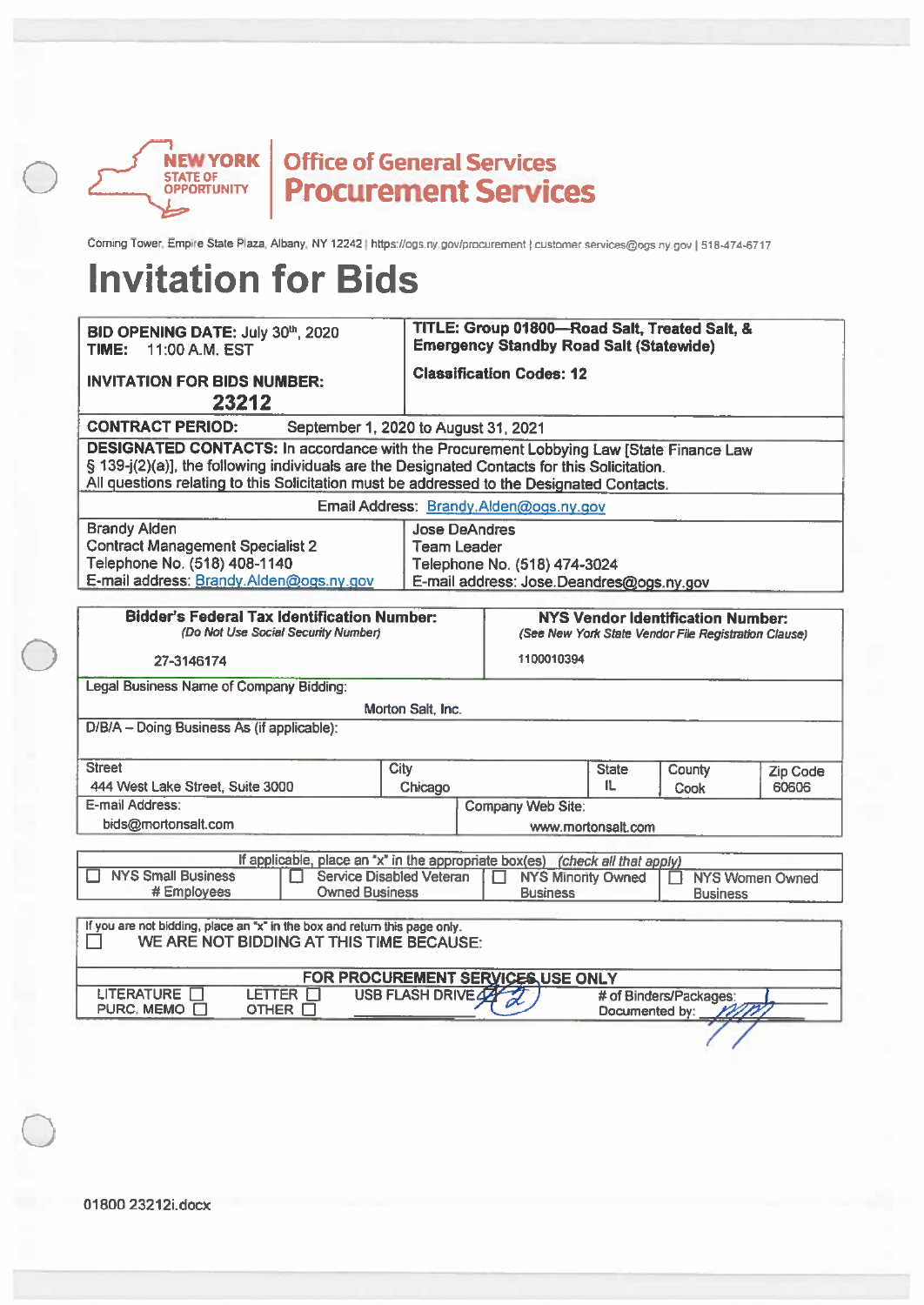|                                                     |                        | $OGS$ |                                           | <u>Price</u>  | <b>Filed Requirements</b> |                                    |
|-----------------------------------------------------|------------------------|-------|-------------------------------------------|---------------|---------------------------|------------------------------------|
| <b>Bidder Name</b>                                  | <b>Lot Description</b> | Item# | <b>County</b>                             | per Ton       | (Tons)                    | <b>Stockpile Loc</b>               |
| Atlantic Salt Inc                                   | Lot I - Road Salt      | 3     | BRONX, KINGS, NEW YORK, QUEENS, RICHMOND* | \$73.00       | 1,440                     | 561 Richmond Ter, SI, NY           |
| American Rock Salt Co LLC                           | Lot I - Road Salt      | 3     | BRONX, KINGS, NEW YORK, QUEENS, RICHMOND* | no bid        | 1,440                     |                                    |
| Apalachee LLC                                       | Lot I - Road Salt      | 3     | BRONX, KINGS, NEW YORK, QUEENS, RICHMOND* | no bid        | 1,440                     | <b>NA</b>                          |
| Cargill Incorporated - Salt, Road Lot I - Road Salt |                        | 3     | BRONX, KINGS, NEW YORK, QUEENS, RICHMOND* | <b>NO BID</b> | 1,440                     |                                    |
| Champion Salt LLC                                   | Lot I - Road Salt      | 3     | BRONX, KINGS, NEW YORK, QUEENS, RICHMOND* | No Bid        | 1,440                     |                                    |
| Compass Minerals America Inc Lot I - Road Salt      |                        | 3     | BRONX, KINGS, NEW YORK, QUEENS, RICHMOND* | No Bid        | 1,440                     |                                    |
| Morton Salt Inc                                     | Lot I - Road Salt      | 3     | BRONX, KINGS, NEW YORK, QUEENS, RICHMOND* | No Bid        | 1,440                     |                                    |
| Cargill Incorporated - Salt, Road Lot I - Road Salt |                        | 11    | COLUMBIA                                  | \$49.46       | 44,145                    | Ft. Plain, Mt. Marion, Albany & La |
| Morton Salt Inc                                     | Lot I - Road Salt      | 11    | <b>COLUMBIA</b>                           | \$49.77       | 44,145                    | Albany, NY                         |
| American Rock Salt Co LLC                           | Lot I - Road Salt      | 11    | COLUMBIA                                  | \$51.01       | 44,145                    | <b>Troy NY</b>                     |
| Apalachee LLC                                       | Lot I - Road Salt      | 11    | COLUMBIA                                  | \$52.58       | 44,145                    | 100 Coeymans Industrial Pk Ln, C   |
| Atlantic Salt Inc                                   | Lot I - Road Salt      | 11    | <b>COLUMBIA</b>                           | \$55.00       | 44,145                    | 2170 NY Rte 144, Coeymans          |
| Champion Salt LLC                                   | Lot I - Road Salt      | 11    | COLUMBIA                                  | No Bid        | 44,145                    |                                    |
| Compass Minerals America Inc  Lot I - Road Salt     |                        | 11    | <b>COLUMBIA</b>                           | No Bid        | 44,145                    |                                    |
| Apalachee LLC                                       | Lot I - Road Salt      | 14    | <b>DUTCHESS</b>                           | \$57.94       | 30,815                    | 100 Coeymans Industrial Pk Ln, C   |
| Morton Salt Inc                                     | Lot I - Road Salt      | 14    | <b>DUTCHESS</b>                           | \$58.60       | 30,815                    | Albany, NY                         |
| Atlantic Salt Inc                                   | Lot I - Road Salt      | 14    | <b>DUTCHESS</b>                           | \$59.00       | 30,815                    | 2170 NY Rte 144, Coeymans          |
| American Rock Salt Co LLC                           | Lot I - Road Salt      | 14    | <b>DUTCHESS</b>                           | \$59.03       | 30,815                    | Hampton Corners NY and Troy NY     |
| Champion Salt LLC                                   | Lot I - Road Salt      | 14    | <b>DUTCHESS</b>                           | \$61.00       | 30,815                    | New Haven, CT                      |
| Cargill Incorporated - Salt, Road Lot I - Road Salt |                        | 14    | <b>DUTCHESS</b>                           | \$64.14       | 30,815                    | Bloomingburg, Mt. Marion, Ft. Pla  |
| Compass Minerals America Inc Lot I - Road Salt      |                        | 14    | <b>DUTCHESS</b>                           | No Bid        | 30,815                    |                                    |
| American Rock Salt Co LLC                           | Lot I - Road Salt      | 20    | <b>GREENE</b>                             | \$51.59       | 36,300                    | Hampton Corners NY and Troy NY     |
| Cargill Incorporated - Salt, Road Lot I - Road Salt |                        | 20    | GREENE                                    | \$51.79       | 36,300                    | Mt. Marion, Ft. Plain, Albany & La |
| Apalachee LLC                                       | Lot I - Road Salt      | 20    | GREENE                                    | \$52.58       | 36,300                    | 100 Coeymans Industrial Pk Ln, C   |
| Morton Salt Inc                                     | Lot I - Road Salt      | 20    | GREENE                                    | \$53.24       | 36,300                    | Albany, NY                         |
| Atlantic Salt Inc                                   | Lot I - Road Salt      | 20    | <b>GREENE</b>                             | \$55.00       | 36,300                    | 2170 NY Rte 144, Coeymans          |
| <b>Champion Salt LLC</b>                            | Lot I - Road Salt      | 20    | GREENE                                    | No Bid        | 36,300                    |                                    |
| Compass Minerals America Inc  Lot I - Road Salt     |                        | 20    | GREENE                                    | No Bid        | 36,300                    |                                    |
| <b>Atlantic Salt Inc</b>                            | Lot I - Road Salt      | 28    | NASSAU*                                   | \$68.00       | 98,411                    | 561 Richmond Ter, SI, NY           |
| Morton Salt Inc                                     | Lot I - Road Salt      | 28    | NASSAU*                                   | \$68.28       | 98,411                    | Port Newark, NJ                    |
| American Rock Salt Co LLC                           | Lot I - Road Salt      | 28    | NASSAU*                                   | no bid        | 98,411                    |                                    |
| Apalachee LLC                                       | Lot I - Road Salt      | 28    | NASSAU*                                   | no bid        | 98,411                    | <b>NA</b>                          |
| Cargill Incorporated - Salt, Road Lot I - Road Salt |                        | 28    | NASSAU*                                   | <b>NO BID</b> | 98,411                    |                                    |
| Champion Salt LLC                                   | Lot I - Road Salt      | 28    | NASSAU*                                   | No Bid        | 98,411                    |                                    |
| Compass Minerals America Inc  Lot I - Road Salt     |                        | 28    | NASSAU*                                   | No Bid        | 98,411                    |                                    |
| Champion Salt LLC                                   | Lot I - Road Salt      | 36    | <b>PUTNAM</b>                             | \$58.13       | 44,075                    | New Haven, CT                      |
| Atlantic Salt Inc                                   | Lot I - Road Salt      | 36    | <b>PUTNAM</b>                             | \$62.00       | 44,075                    | 2170 NY Rte 144, Coeymans          |
| Apalachee LLC                                       | Lot I - Road Salt      | 36    | <b>PUTNAM</b>                             | \$63.67       | 44,075                    | 100 Coeymans Industrial Pk Ln, C   |
| Morton Salt Inc                                     | Lot I - Road Salt      | 36    | <b>PUTNAM</b>                             | \$64.09       | 44,075                    | Albany, NY                         |
| American Rock Salt Co LLC                           | Lot I - Road Salt      | 36    | <b>PUTNAM</b>                             | \$66.30       | 44,075                    | Hampton Corners NY and Troy NY     |
| Cargill Incorporated - Salt, Road Lot I - Road Salt |                        | 36    | <b>PUTNAM</b>                             | <b>NO BID</b> | 44,075                    |                                    |
| Compass Minerals America Inc Lot I - Road Salt      |                        | 36    | <b>PUTNAM</b>                             | No Bid        | 44,075                    |                                    |

#### **Stockpile Location(s)**

Aarion, Albany & Lansing, NY

Apalachei Extend Coeymans, NY

Apalachei I Pk Ln, Coeymans, NY

Mt. Marion, Ft. Plain, Albany & Lansing, NY

**Amers NY and Troy NY** . Plain, Albany & Lansing, NY Apalachei Lucc Lot I Coeymans, NY

Apalachei Extend Coeymans, NY

#### **Group 01800 - IFB #23212 Road Salt, Treated Salt & Emergency Standby Salt Bid Results**

### **Lot I - Road Salt**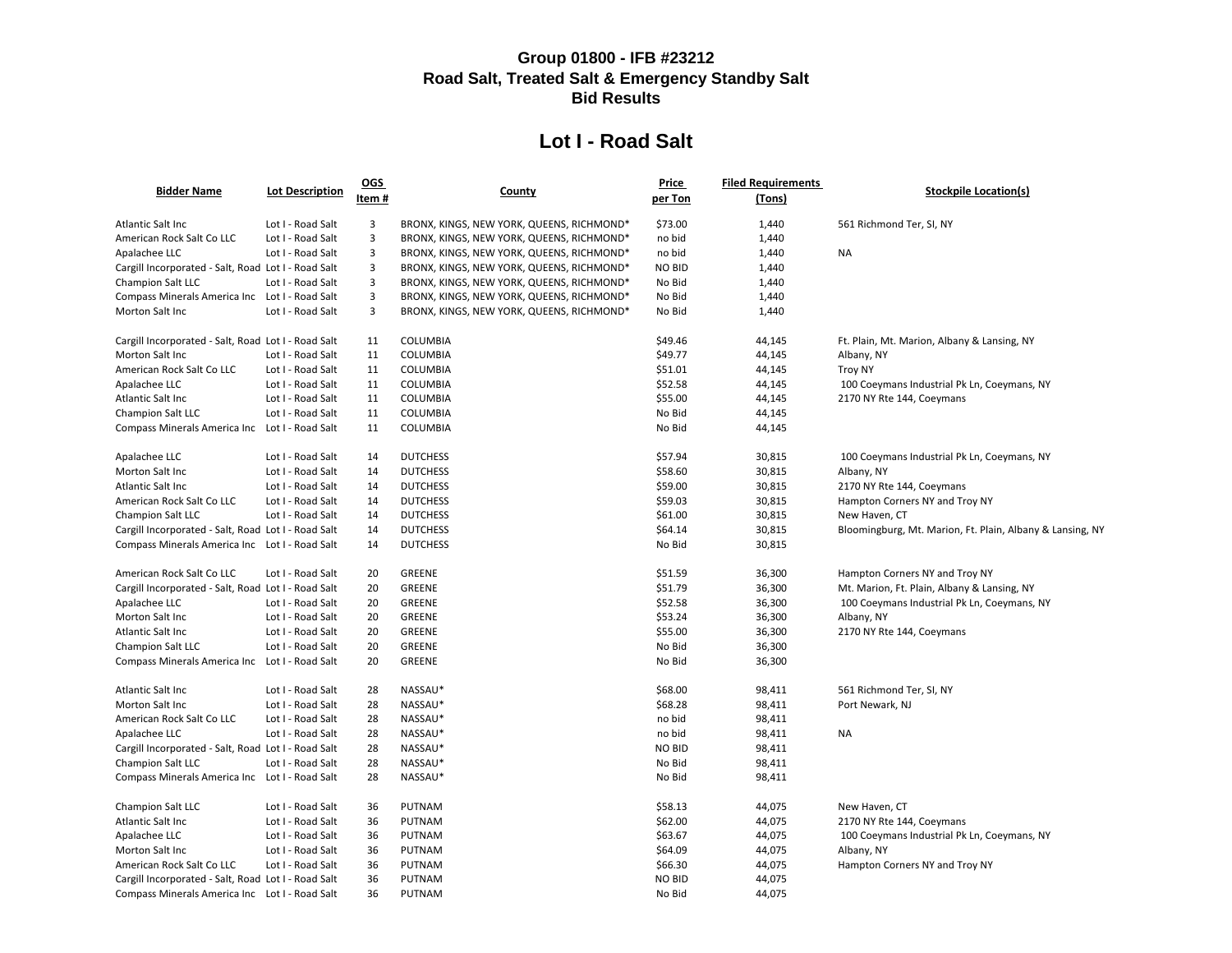### **Lot I - Road Salt**

| <b>Bidder Name</b>                                  | <b>Lot Description</b> | $OGS$ |                 | <b>Price</b>  | <b>Filed Requirements</b> | Stockpile                       |
|-----------------------------------------------------|------------------------|-------|-----------------|---------------|---------------------------|---------------------------------|
|                                                     |                        | Item# | <b>County</b>   | per Ton       | (Tons)                    |                                 |
|                                                     |                        |       |                 |               |                           |                                 |
| Atlantic Salt Inc                                   | Lot I - Road Salt      | 38    | ROCKLAND*       | \$63.00       | 53,624                    | 561 Richmond Ter, SI, NY; 184   |
| Morton Salt Inc                                     | Lot I - Road Salt      | 38    | ROCKLAND*       | \$64.40       | 53,624                    | Port Newark, NJ                 |
| American Rock Salt Co LLC                           | Lot I - Road Salt      | 38    | ROCKLAND*       | \$64.54       | 53,624                    | <b>Hampton Corners NY</b>       |
| Apalachee LLC                                       | Lot I - Road Salt      | 38    | ROCKLAND*       | \$64.88       | 53,624                    | 100 Coeymans Industrial Pk Lı   |
| Cargill Incorporated - Salt, Road Lot I - Road Salt |                        | 38    | ROCKLAND*       | <b>NO BID</b> | 53,624                    |                                 |
| Champion Salt LLC                                   | Lot I - Road Salt      | 38    | ROCKLAND*       | No Bid        | 53,624                    |                                 |
| Compass Minerals America Inc  Lot I - Road Salt     |                        | 38    | ROCKLAND*       | No Bid        | 53,624                    |                                 |
| American Rock Salt Co LLC                           | Lot I - Road Salt      | 40    | SARATOGA        | \$48.15       | 35,259                    | Hampton Corners NY and Troy     |
| Cargill Incorporated - Salt, Road Lot I - Road Salt |                        | 40    | SARATOGA        | \$48.96       | 35,259                    | Ft. Plain, Lansing & Albany, NY |
| Morton Salt Inc                                     | Lot I - Road Salt      | 40    | SARATOGA        | \$49.44       | 35,259                    | Albany, NY                      |
| Apalachee LLC                                       | Lot I - Road Salt      | 40    | SARATOGA        | \$56.54       | 35,259                    | 100 Coeymans Industrial Pk Lı   |
| Atlantic Salt Inc                                   | Lot I - Road Salt      | 40    | SARATOGA        | \$57.00       | 35,259                    | 2170 NY Rte 144, Coeymans       |
| Champion Salt LLC                                   | Lot I - Road Salt      | 40    | SARATOGA        | No Bid        | 35,259                    |                                 |
| Compass Minerals America Inc  Lot I - Road Salt     |                        | 40    | <b>SARATOGA</b> | No Bid        | 35,259                    |                                 |
| Atlantic Salt Inc                                   | Lot I - Road Salt      | 45    | SUFFOLK*        | \$75.00       | 149,510                   | 561 Richmond Ter, SI, NY        |
| American Rock Salt Co LLC                           | Lot I - Road Salt      | 45    | SUFFOLK*        | no bid        | 149,510                   |                                 |
| Apalachee LLC                                       | Lot I - Road Salt      | 45    | SUFFOLK*        | no bid        | 149,510                   | NA                              |
| Cargill Incorporated - Salt, Road Lot I - Road Salt |                        | 45    | SUFFOLK*        | <b>NO BID</b> | 149,510                   |                                 |
| Champion Salt LLC                                   | Lot I - Road Salt      | 45    | SUFFOLK*        | No Bid        | 149,510                   |                                 |
| <b>Compass Minerals America Inc</b>                 | Lot I - Road Salt      | 45    | SUFFOLK*        | No Bid        | 149,510                   |                                 |
| Morton Salt Inc                                     | Lot I - Road Salt      | 45    | SUFFOLK*        | No Bid        | 149,510                   |                                 |
| American Rock Salt Co LLC                           | Lot I - Road Salt      | 47    | <b>ULSTER</b>   | \$56.15       | 50,513                    | Hampton Corners NY and Troy     |
| Apalachee LLC                                       | Lot I - Road Salt      | 47    | <b>ULSTER</b>   | \$56.94       | 50,513                    | 100 Coeymans Industrial Pk Lı   |
| Atlantic Salt Inc                                   | Lot I - Road Salt      | 47    | <b>ULSTER</b>   | \$57.00       | 50,513                    | 2170 NY Rte 144, Coeymans       |
| Morton Salt Inc                                     | Lot I - Road Salt      | 47    | <b>ULSTER</b>   | \$57.29       | 50,513                    | Albany, NY                      |
| Cargill Incorporated - Salt, Road Lot I - Road Salt |                        | 47    | <b>ULSTER</b>   | \$58.23       | 50,513                    | Bloomingburg, Mt. Marion, All   |
| Champion Salt LLC                                   | Lot I - Road Salt      | 47    | <b>ULSTER</b>   | \$67.21       | 50,513                    | New Haven, CT                   |
| <b>Compass Minerals America Inc</b>                 | Lot I - Road Salt      | 47    | <b>ULSTER</b>   | No Bid        | 50,513                    |                                 |
| Atlantic Salt Inc                                   | Lot I - Road Salt      | 51    | WESTCHESTER*    | \$56.70       | 160,483                   | 561 Richmond Ter, SI, NY; 184   |
| <b>Champion Salt LLC</b>                            | Lot I - Road Salt      | 51    | WESTCHESTER*    | \$57.19       | 160,483                   | New Haven, CT                   |
| Apalachee LLC                                       | Lot I - Road Salt      | 51    | WESTCHESTER*    | \$64.75       | 160,483                   | 100 Coeymans Industrial Pk Lı   |
| American Rock Salt Co LLC                           | Lot I - Road Salt      | 51    | WESTCHESTER*    | no bid        | 160,483                   |                                 |
| Cargill Incorporated - Salt, Road Lot I - Road Salt |                        | 51    | WESTCHESTER*    | <b>NO BID</b> | 160,483                   |                                 |
| Compass Minerals America Inc  Lot I - Road Salt     |                        | 51    | WESTCHESTER*    | No Bid        | 160,483                   |                                 |
| Morton Salt Inc                                     | Lot I - Road Salt      | 51    | WESTCHESTER*    | No Bid        | 160,483                   |                                 |

#### **Stockpile Location(s)**

d Ter, SI, NY; 184 Marsh St, Newark, NJ Is Industrial Pk Ln, Coeymans, NY

ners NY and Troy NY

Is Industrial Pk Ln, Coeymans, NY

ners NY and Troy NY Is Industrial Pk Ln, Coeymans, NY

Mt. Marion, Albany & Lansing, NY

d Ter, SI, NY; 184 Marsh St, Newark, NJ

Is Industrial Pk Ln, Coeymans, NY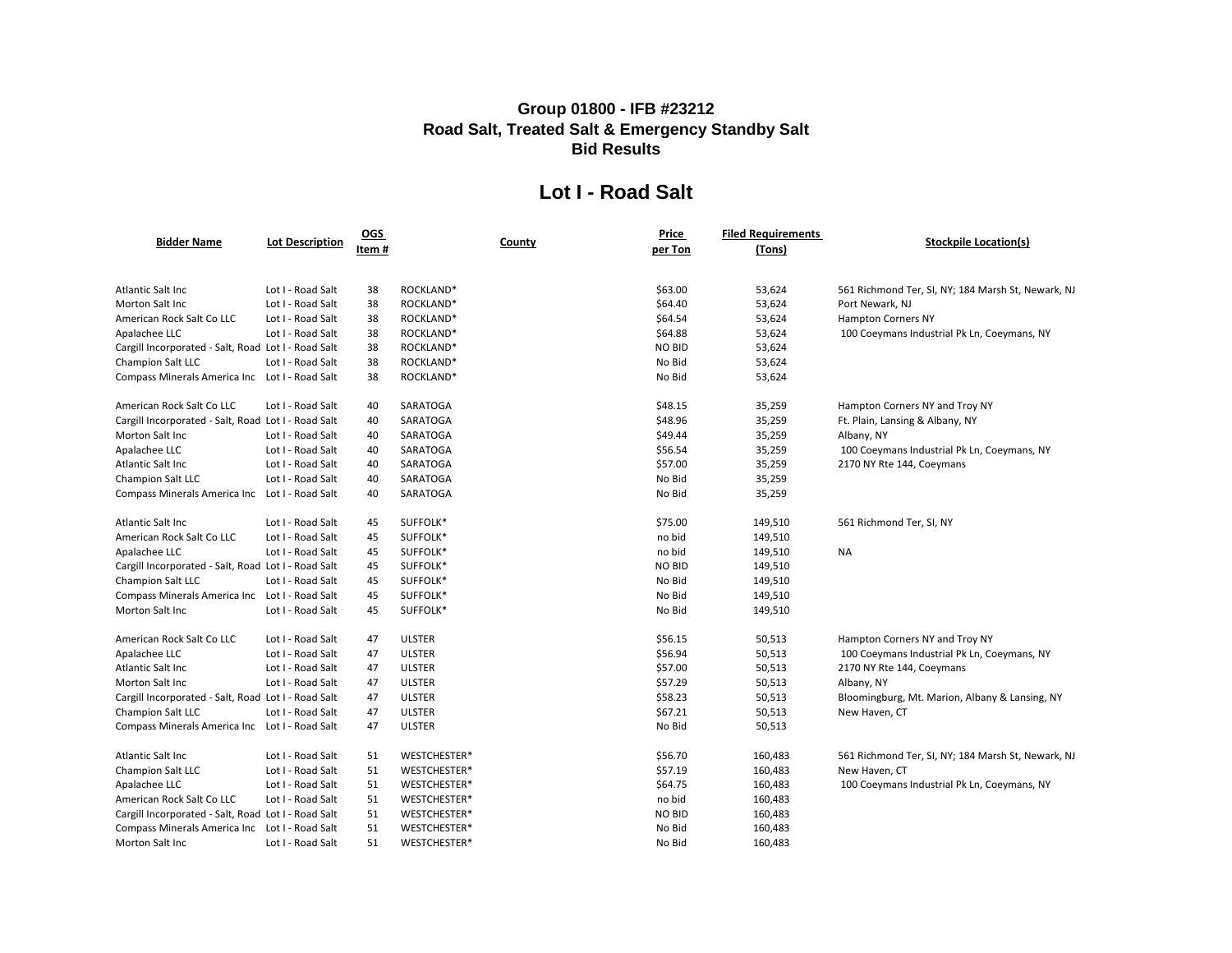| <b>Bidder Name</b>                       | <b>Lot Description</b> | <b>OGS</b> |                 | <b>Price</b>  | <b>Filed Requirements</b> | <b>Stockpile Location(s)</b>                | <b>Finished Product Name</b> |
|------------------------------------------|------------------------|------------|-----------------|---------------|---------------------------|---------------------------------------------|------------------------------|
|                                          |                        | Item#      | <b>County</b>   | per Ton       | (Tons)                    |                                             |                              |
| Apalachee LLC                            | Lot II- Treated Type 1 | 58         | COLUMBIA        | \$67.58       | 2,100                     | 100 Coeymans Industrial Pk Ln, Coeymans, NY | Treated Type 1               |
| Cargill Incorporated - Salt, Road Safety | Lot II- Treated Type 1 | 58         | COLUMBIA        | \$72.87       | 2,100                     | Mt. Marion, NY                              | ClearLane <sup>®</sup>       |
| American Rock Salt Co LLC                | Lot II- Treated Type 1 | 58         | COLUMBIA        | \$82.71       | 2,100                     | <b>Hampton Corners NY</b>                   | ProMelt MAG 30 Blue Magic    |
| Atlantic Salt Inc                        | Lot II- Treated Type 1 | 58         | COLUMBIA        | No Bid        | 2,100                     |                                             |                              |
| Champion Salt LLC                        | Lot II- Treated Type 1 | 58         | COLUMBIA        | No Bid        | 2,100                     | N/A                                         | N/A                          |
| Compass Minerals America Inc             | Lot II- Treated Type 1 | 58         | COLUMBIA        | No Bid        | 2,100                     |                                             |                              |
| Morton Salt Inc                          | Lot II- Treated Type 1 | 58         | <b>COLUMBIA</b> | No Bid        | 2,100                     |                                             |                              |
| Compass Minerals America Inc             | Lot II- Treated Type 1 | 62         | <b>FRANKLIN</b> | \$81.79       | 17,390                    | Ogdensburg, New York                        | Thawrox w/ Promelt MAG INH   |
| Apalachee LLC                            | Lot II- Treated Type 1 | 62         | <b>FRANKLIN</b> | \$94.58       | 17,390                    | 101 Coeymans Industrial Pk Ln, Coeymans, NY | Treated Type 1               |
| American Rock Salt Co LLC                | Lot II- Treated Type 1 | 62         | <b>FRANKLIN</b> | \$95.33       | 17,390                    | <b>Hampton Corners NY</b>                   | ProMelt MAG 30 Blue Magic    |
| Atlantic Salt Inc                        | Lot II- Treated Type 1 | 62         | <b>FRANKLIN</b> | No Bid        | 17,390                    |                                             |                              |
| Cargill Incorporated - Salt, Road Safety | Lot II- Treated Type 1 | 62         | <b>FRANKLIN</b> | <b>NO BID</b> | 17,390                    |                                             |                              |
| Champion Salt LLC                        | Lot II- Treated Type 1 | 62         | <b>FRANKLIN</b> | No Bid        | 17,390                    | N/A                                         | N/A                          |
| Morton Salt Inc                          | Lot II- Treated Type 1 | 62         | <b>FRANKLIN</b> | No Bid        | 17,390                    |                                             |                              |
| Cargill Incorporated - Salt, Road Safety | Lot II- Treated Type 1 | 68         | LEWIS           | \$75.36       | 1,620                     | Lansing, NY & Westmoreland, NY              | ClearLane <sup>®</sup>       |
| American Rock Salt Co LLC                | Lot II- Treated Type 1 | 68         | LEWIS           | \$80.44       | 1,620                     | <b>Hampton Corners NY</b>                   | ProMelt MAG 30 Blue Magic    |
| Apalachee LLC                            | Lot II- Treated Type 1 | 68         | LEWIS           | \$93.00       | 1,620                     | 102 Coeymans Industrial Pk Ln, Coeymans, NY | Treated Type 1               |
| Atlantic Salt Inc                        | Lot II- Treated Type 1 | 68         | LEWIS           | No Bid        | 1,620                     |                                             |                              |
| Champion Salt LLC                        | Lot II- Treated Type 1 | 68         | LEWIS           | No Bid        | 1,620                     | N/A                                         | N/A                          |
| Compass Minerals America Inc             | Lot II- Treated Type 1 | 68         | LEWIS           | No Bid        | 1,620                     |                                             |                              |
| Morton Salt Inc                          | Lot II- Treated Type 1 | 68         | LEWIS           | No Bid        | 1,620                     |                                             |                              |
| Apalachee LLC                            | Lot II- Treated Type 1 | 73         | <b>NASSAU</b>   | \$96.00       | 1,960                     | 103 Coeymans Industrial Pk Ln, Coeymans, NY | Treated Type 1               |
| American Rock Salt Co LLC                | Lot II- Treated Type 1 | 73         | <b>NASSAU</b>   | \$106.12      | 1,960                     | <b>Hampton Corners NY</b>                   | ProMelt MAG 30 Blue Magic    |
| Atlantic Salt Inc                        | Lot II- Treated Type 1 | 73         | <b>NASSAU</b>   | No Bid        | 1,960                     |                                             |                              |
| Cargill Incorporated - Salt, Road Safety | Lot II- Treated Type 1 | 73         | <b>NASSAU</b>   | <b>NO BID</b> | 1,960                     |                                             |                              |
| Champion Salt LLC                        | Lot II- Treated Type 1 | 73         | <b>NASSAU</b>   | No Bid        | 1,960                     | N/A                                         | N/A                          |
| <b>Compass Minerals America Inc</b>      | Lot II- Treated Type 1 | 73         | <b>NASSAU</b>   | No Bid        | 1,960                     |                                             |                              |
| Morton Salt Inc                          | Lot II- Treated Type 1 | 73         | <b>NASSAU</b>   | No Bid        | 1,960                     |                                             |                              |
| American Rock Salt Co LLC                | Lot II- Treated Type 1 | 74         | <b>NIAGARA</b>  | \$69.94       | 2,270                     | <b>Hampton Corners NY</b>                   | ProMelt MAG 30 Blue Magic    |
| Apalachee LLC                            | Lot II- Treated Type 1 | 74         | <b>NIAGARA</b>  | no bid        | 2,270                     | 104 Coeymans Industrial Pk Ln, Coeymans, NY | Treated Type 1               |
| Atlantic Salt Inc                        | Lot II- Treated Type 1 | 74         | <b>NIAGARA</b>  | No Bid        | 2,270                     |                                             |                              |
| Cargill Incorporated - Salt, Road Safety | Lot II- Treated Type 1 | 74         | <b>NIAGARA</b>  | <b>NO BID</b> | 2,270                     |                                             |                              |
| Champion Salt LLC                        | Lot II- Treated Type 1 | 74         | NIAGARA         | No Bid        | 2,270                     | N/A                                         | N/A                          |
| Compass Minerals America Inc             | Lot II- Treated Type 1 | 74         | <b>NIAGARA</b>  | No Bid        | 2,270                     |                                             |                              |
| Morton Salt Inc                          | Lot II- Treated Type 1 | 74         | NIAGARA         | No Bid        | 2,270                     |                                             |                              |
| Cargill Incorporated - Salt, Road Safety | Lot II- Treated Type 1 | 185        | <b>OTSEGO</b>   | \$72.44       | 575                       | Lansing, NY & Westmoreland, NY              | ClearLane <sup>®</sup>       |
| American Rock Salt Co LLC                | Lot II- Treated Type 1 | 185        | <b>OTSEGO</b>   | \$77.18       | 575                       | <b>Hampton Corners NY</b>                   | ProMelt MAG 30 Blue Magic    |
| Apalachee LLC                            | Lot II- Treated Type 1 | 185        | <b>OTSEGO</b>   | \$78.00       | 575                       | 105 Coeymans Industrial Pk Ln, Coeymans, NY | Treated Type 1               |
| Atlantic Salt Inc                        | Lot II- Treated Type 1 | 185        | <b>OTSEGO</b>   | No Bid        | 575                       |                                             |                              |
| Champion Salt LLC                        | Lot II- Treated Type 1 | 185        | <b>OTSEGO</b>   | No Bid        | 575                       | N/A                                         | N/A                          |
| Compass Minerals America Inc             | Lot II- Treated Type 1 | 185        | <b>OTSEGO</b>   | No Bid        | 575                       |                                             |                              |
| Morton Salt Inc                          | Lot II- Treated Type 1 | 185        | <b>OTSEGO</b>   | No Bid        | 575                       |                                             |                              |

## **Lot II - Treated Salt Type 1**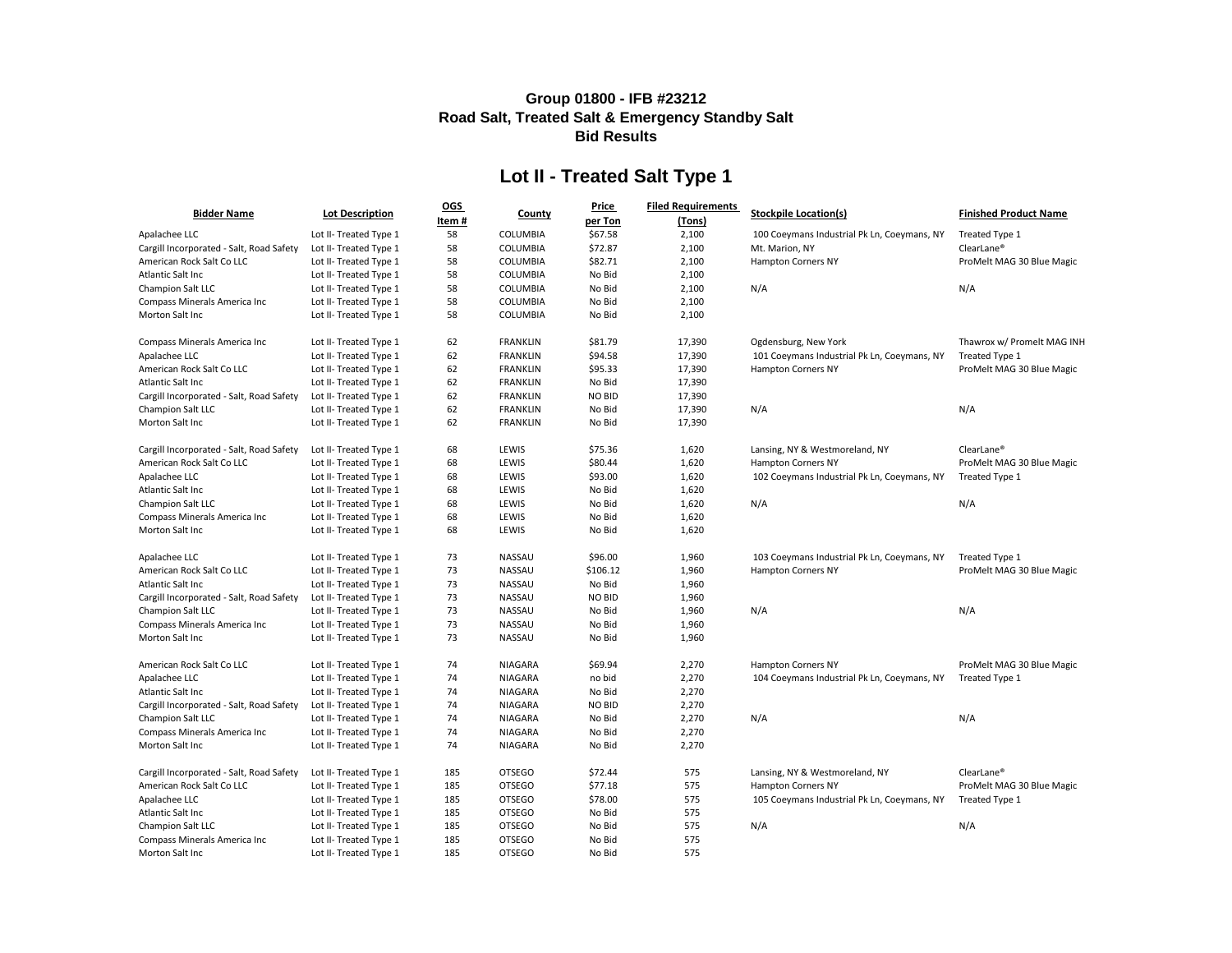## **Lot II - Treated Salt Type 1**

| <b>Bidder Name</b>                       | <b>Lot Description</b> | <u>OGS</u><br>Item $#$ | <b>County</b>      | <b>Price</b><br>per Ton | <b>Filed Requirements</b><br>(Tons) | <b>Stockpile Location(s)</b>                | <b>Finished Product Name</b> |
|------------------------------------------|------------------------|------------------------|--------------------|-------------------------|-------------------------------------|---------------------------------------------|------------------------------|
| Apalachee LLC                            | Lot II- Treated Type 1 | 80                     | ROCKLAND           | \$80.00                 | 3,603                               | 106 Coeymans Industrial Pk Ln, Coeymans, NY | Treated Type 1               |
| American Rock Salt Co LLC                | Lot II- Treated Type 1 | 80                     | <b>ROCKLAND</b>    | \$100.92                | 3,603                               | <b>Hampton Corners NY</b>                   | ProMelt MAG 30 Blue Magic    |
| Atlantic Salt Inc                        | Lot II- Treated Type 1 | 80                     | <b>ROCKLAND</b>    | No Bid                  | 3,603                               |                                             |                              |
| Cargill Incorporated - Salt, Road Safety | Lot II- Treated Type 1 | 80                     | <b>ROCKLAND</b>    | <b>NO BID</b>           | 3,603                               |                                             |                              |
| Champion Salt LLC                        | Lot II- Treated Type 1 | 80                     | <b>ROCKLAND</b>    | No Bid                  | 3,603                               | N/A                                         | N/A                          |
| <b>Compass Minerals America Inc</b>      | Lot II- Treated Type 1 | 80                     | <b>ROCKLAND</b>    | No Bid                  | 3,603                               |                                             |                              |
| Morton Salt Inc                          | Lot II- Treated Type 1 | 80                     | <b>ROCKLAND</b>    | No Bid                  | 3,603                               |                                             |                              |
| Cargill Incorporated - Salt, Road Safety | Lot II- Treated Type 1 | 81                     | <b>ST LAWRENCE</b> | \$92.38                 | 1,520                               | Lansing, NY & Westmoreland, NY              | ClearLane <sup>®</sup>       |
| Apalachee LLC                            | Lot II- Treated Type 1 | 81                     | <b>ST LAWRENCE</b> | \$95.00                 | 1,520                               | 107 Coeymans Industrial Pk Ln, Coeymans, NY | Treated Type 1               |
| American Rock Salt Co LLC                | Lot II- Treated Type 1 | 81                     | <b>ST LAWRENCE</b> | \$104.17                | 1,520                               | <b>Hampton Corners NY</b>                   | ProMelt MAG 30 Blue Magic    |
| Atlantic Salt Inc                        | Lot II- Treated Type 1 | 81                     | <b>ST LAWRENCE</b> | No Bid                  | 1,520                               |                                             |                              |
| Champion Salt LLC                        | Lot II- Treated Type 1 | 81                     | <b>ST LAWRENCE</b> | No Bid                  | 1,520                               | N/A                                         | N/A                          |
| Compass Minerals America Inc             | Lot II- Treated Type 1 | 81                     | <b>ST LAWRENCE</b> | No Bid                  | 1,520                               |                                             |                              |
| Morton Salt Inc                          | Lot II- Treated Type 1 | 81                     | <b>ST LAWRENCE</b> | No Bid                  | 1,520                               |                                             |                              |
| American Rock Salt Co LLC                | Lot II- Treated Type 1 | 85                     | <b>STEUBEN</b>     | \$64.53                 | 80                                  | <b>Hampton Corners NY</b>                   | ProMelt MAG 30 Blue Magic    |
| Cargill Incorporated - Salt, Road Safety | Lot II- Treated Type 1 | 85                     | <b>STEUBEN</b>     | \$64.53                 | 80                                  | Lansing, NY                                 | ClearLane <sup>®</sup>       |
| Apalachee LLC                            | Lot II- Treated Type 1 | 85                     | <b>STEUBEN</b>     | no bid                  | 80                                  | 108 Coeymans Industrial Pk Ln, Coeymans, NY | Treated Type 1               |
| Atlantic Salt Inc                        | Lot II- Treated Type 1 | 85                     | <b>STEUBEN</b>     | No Bid                  | 80                                  |                                             |                              |
| Champion Salt LLC                        | Lot II- Treated Type 1 | 85                     | <b>STEUBEN</b>     | No Bid                  | 80                                  | N/A                                         | N/A                          |
| Compass Minerals America Inc             | Lot II- Treated Type 1 | 85                     | <b>STEUBEN</b>     | No Bid                  | 80                                  |                                             |                              |
| Morton Salt Inc                          | Lot II- Treated Type 1 | 85                     | <b>STEUBEN</b>     | No Bid                  | 80                                  |                                             |                              |
| Apalachee LLC                            | Lot II- Treated Type 1 | 187                    | <b>SUFFOLK</b>     | \$98.00                 | 80                                  | 109 Coeymans Industrial Pk Ln, Coeymans, NY | Treated Type 1               |
| American Rock Salt Co LLC                | Lot II- Treated Type 1 | 187                    | <b>SUFFOLK</b>     | \$106.61                | 80                                  | <b>Hampton Corners NY</b>                   | ProMelt MAG 30 Blue Magic    |
| Atlantic Salt Inc                        | Lot II- Treated Type 1 | 187                    | <b>SUFFOLK</b>     | No Bid                  | 80                                  |                                             |                              |
| Cargill Incorporated - Salt, Road Safety | Lot II- Treated Type 1 | 187                    | <b>SUFFOLK</b>     | <b>NO BID</b>           | 80                                  |                                             |                              |
| <b>Champion Salt LLC</b>                 | Lot II- Treated Type 1 | 187                    | <b>SUFFOLK</b>     | No Bid                  | 80                                  | N/A                                         | N/A                          |
| Compass Minerals America Inc             | Lot II- Treated Type 1 | 187                    | <b>SUFFOLK</b>     | No Bid                  | 80                                  |                                             |                              |
| Morton Salt Inc                          | Lot II- Treated Type 1 | 187                    | <b>SUFFOLK</b>     | No Bid                  | 80                                  |                                             |                              |
| Cargill Incorporated - Salt, Road Safety | Lot II- Treated Type 1 | 188                    | SULLIVAN           | \$79.14                 | 275                                 | Lansing, NY                                 | ClearLane <sup>®</sup>       |
| American Rock Salt Co LLC                | Lot II- Treated Type 1 | 188                    | SULLIVAN           | \$84.83                 | 275                                 | <b>Hampton Corners NY</b>                   | ProMelt MAG 30 Blue Magic    |
| Apalachee LLC                            | Lot II- Treated Type 1 | 188                    | SULLIVAN           | \$85.00                 | 275                                 | 110 Coeymans Industrial Pk Ln, Coeymans, NY | Treated Type 1               |
| Atlantic Salt Inc                        | Lot II- Treated Type 1 | 188                    | SULLIVAN           | No Bid                  | 275                                 |                                             |                              |
| Champion Salt LLC                        | Lot II- Treated Type 1 | 188                    | SULLIVAN           | No Bid                  | 275                                 | N/A                                         | N/A                          |
| Compass Minerals America Inc             | Lot II- Treated Type 1 | 188                    | SULLIVAN           | No Bid                  | 275                                 |                                             |                              |
| Morton Salt Inc                          | Lot II- Treated Type 1 | 188                    | SULLIVAN           | No Bid                  | 275                                 |                                             |                              |
| Apalachee LLC                            | Lot II- Treated Type 1 | 90                     | <b>WESTCHESTER</b> | \$80.00                 | 150                                 | 111 Coeymans Industrial Pk Ln, Coeymans, NY | Treated Type 1               |
| American Rock Salt Co LLC                | Lot II- Treated Type 1 | 90                     | <b>WESTCHESTER</b> | \$90.74                 | 150                                 | <b>Hampton Corners NY</b>                   | ProMelt MAG 30 Blue Magic    |
| Atlantic Salt Inc                        | Lot II- Treated Type 1 | 90                     | <b>WESTCHESTER</b> | No Bid                  | 150                                 |                                             |                              |
| Cargill Incorporated - Salt, Road Safety | Lot II- Treated Type 1 | 90                     | <b>WESTCHESTER</b> | <b>NO BID</b>           | 150                                 |                                             |                              |
| Champion Salt LLC                        | Lot II- Treated Type 1 | 90                     | <b>WESTCHESTER</b> | No Bid                  | 150                                 | N/A                                         | N/A                          |
| Compass Minerals America Inc             | Lot II- Treated Type 1 | 90                     | <b>WESTCHESTER</b> | No Bid                  | 150                                 |                                             |                              |
| Morton Salt Inc                          | Lot II- Treated Type 1 | 90                     | <b>WESTCHESTER</b> | No Bid                  | 150                                 |                                             |                              |
| Cargill Incorporated - Salt, Road Safety | Lot II- Treated Type 1 | 91                     | <b>YATES</b>       | \$60.41                 | 100                                 | Lansing, NY                                 | ClearLane <sup>®</sup>       |
| American Rock Salt Co LLC                | Lot II- Treated Type 1 | 91                     | <b>YATES</b>       | \$63.87                 | 100                                 | <b>Hampton Corners NY</b>                   | ProMelt MAG 30 Blue Magic    |
| Apalachee LLC                            | Lot II- Treated Type 1 | 91                     | <b>YATES</b>       | no bid                  | 100                                 | 112 Coeymans Industrial Pk Ln, Coeymans, NY | Treated Type 1               |
| Atlantic Salt Inc                        | Lot II- Treated Type 1 | 91                     | <b>YATES</b>       | No Bid                  | 100                                 |                                             |                              |
| Champion Salt LLC                        | Lot II- Treated Type 1 | 91                     | <b>YATES</b>       | No Bid                  | 100                                 | N/A                                         | N/A                          |
| Compass Minerals America Inc             | Lot II- Treated Type 1 | 91                     | <b>YATES</b>       | No Bid                  | 100                                 |                                             |                              |
| Morton Salt Inc                          | Lot II- Treated Type 1 | 91                     | <b>YATES</b>       | No Bid                  | 100                                 |                                             |                              |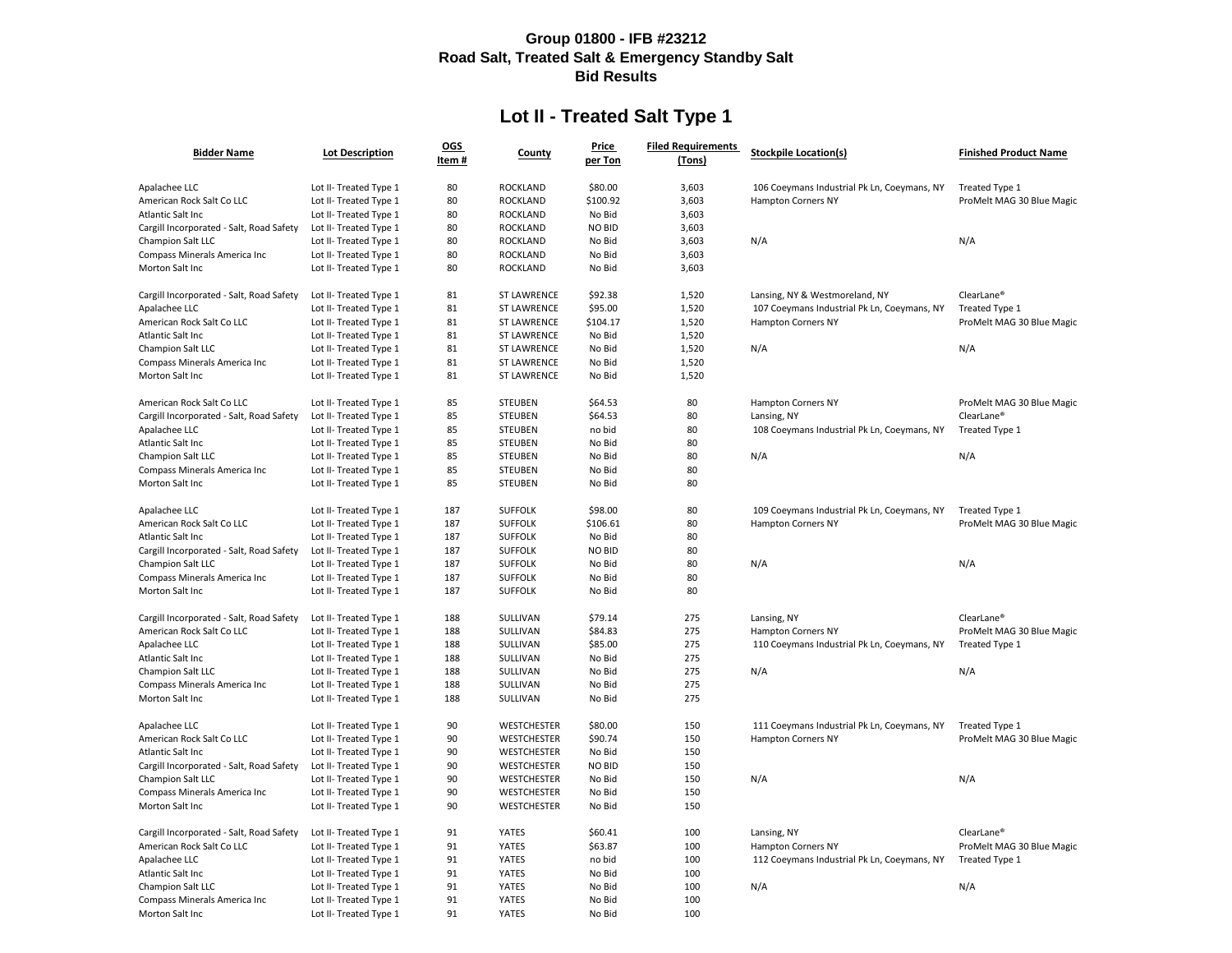|                                          |                          | <u>OGS</u> |                 | <b>Price</b>  | <b>Filed Requirements</b> |                                             |                             |
|------------------------------------------|--------------------------|------------|-----------------|---------------|---------------------------|---------------------------------------------|-----------------------------|
| <b>Bidder Name</b>                       | <b>Lot Description</b>   | Item#      | County          | per Ton       | (Tons)                    | <b>Stockpile Location(s)</b>                | <b>Finished Product Nar</b> |
| American Rock Salt Co LLC                | Lot III - Treated Type 2 | 92         | <b>BROOME</b>   | \$78.27       | 200                       | <b>Hampton Corners NY</b>                   | ProMelt Ultra 2000 INH      |
| Apalachee LLC                            | Lot III - Treated Type 2 | 92         | <b>BROOME</b>   | \$88.00       | 200                       | 100 Coeymans Industrial Pk Ln, Coeymans, NY | Treated Type 2              |
| Atlantic Salt Inc                        | Lot III - Treated Type 2 | 92         | <b>BROOME</b>   | No Bid        | 200                       |                                             |                             |
| Cargill Incorporated - Salt, Road Safety | Lot III - Treated Type 2 | 92         | <b>BROOME</b>   | <b>NO BID</b> | 200                       |                                             |                             |
| Champion Salt LLC                        | Lot III - Treated Type 2 | 92         | <b>BROOME</b>   | No Bid        | 200                       |                                             |                             |
| Compass Minerals America Inc             | Lot III - Treated Type 2 | 92         | <b>BROOME</b>   | No Bid        | 200                       |                                             |                             |
| Morton Salt Inc                          | Lot III - Treated Type 2 | 92         | <b>BROOME</b>   | No Bid        | 200                       |                                             |                             |
| American Rock Salt Co LLC                | Lot III - Treated Type 2 | 182        | <b>CHEMUNG</b>  | \$75.00       | 425                       | <b>Hampton Corners NY</b>                   | ProMelt Ultra 2000 INH      |
| Apalachee LLC                            | Lot III - Treated Type 2 | 182        | <b>CHEMUNG</b>  | \$88.00       | 425                       | 100 Coeymans Industrial Pk Ln, Coeymans, NY | Treated Type 2              |
| Atlantic Salt Inc                        | Lot III - Treated Type 2 | 182        | <b>CHEMUNG</b>  | No Bid        | 425                       |                                             |                             |
| Cargill Incorporated - Salt, Road Safety | Lot III - Treated Type 2 | 182        | <b>CHEMUNG</b>  | <b>NO BID</b> | 425                       |                                             |                             |
| Champion Salt LLC                        | Lot III - Treated Type 2 | 182        | <b>CHEMUNG</b>  | No Bid        | 425                       |                                             |                             |
| Compass Minerals America Inc             | Lot III - Treated Type 2 | 182        | <b>CHEMUNG</b>  | No Bid        | 425                       |                                             |                             |
| Morton Salt Inc                          | Lot III - Treated Type 2 | 182        | <b>CHEMUNG</b>  | No Bid        | 425                       |                                             |                             |
| Apalachee LLC                            | Lot III - Treated Type 2 | 96         | <b>DUTCHESS</b> | \$72.94       | 80                        | 100 Coeymans Industrial Pk Ln, Coeymans, NY | Treated Type 2              |
| Morton Salt Inc                          | Lot III - Treated Type 2 | 96         | <b>DUTCHESS</b> | \$73.60       | 80                        | Albany, NY                                  | <b>Bulk Blizzard Wizard</b> |
| Atlantic Salt Inc                        | Lot III - Treated Type 2 | 96         | <b>DUTCHESS</b> | \$75.00       | 80                        | 2170 NY Rte 144, Coeymans                   | <b>Treated Salt</b>         |
| American Rock Salt Co LLC                | Lot III - Treated Type 2 | 96         | <b>DUTCHESS</b> | \$100.41      | 80                        | <b>Hampton Corners NY</b>                   | ProMelt Ultra 2000 INH      |
| Cargill Incorporated - Salt, Road Safety | Lot III - Treated Type 2 | 96         | <b>DUTCHESS</b> | <b>NO BID</b> | 80                        |                                             |                             |
| Champion Salt LLC                        | Lot III - Treated Type 2 | 96         | <b>DUTCHESS</b> | No Bid        | 80                        |                                             |                             |
| Compass Minerals America Inc             | Lot III - Treated Type 2 | 96         | <b>DUTCHESS</b> | No Bid        | 80                        |                                             |                             |
| Apalachee LLC                            | Lot III - Treated Type 2 | 183        | <b>ESSEX</b>    | \$90.00       | 170                       | 100 Coeymans Industrial Pk Ln, Coeymans, NY | Treated Type 2              |
| American Rock Salt Co LLC                | Lot III - Treated Type 2 | 183        | <b>ESSEX</b>    | \$98.00       | 170                       | <b>Hampton Corners NY</b>                   | ProMelt Ultra 2000 INH      |
| Atlantic Salt Inc                        | Lot III - Treated Type 2 | 183        | <b>ESSEX</b>    | No Bid        | 170                       |                                             |                             |
| Cargill Incorporated - Salt, Road Safety | Lot III - Treated Type 2 | 183        | <b>ESSEX</b>    | <b>NO BID</b> | 170                       |                                             |                             |
| Champion Salt LLC                        | Lot III - Treated Type 2 | 183        | <b>ESSEX</b>    | No Bid        | 170                       |                                             |                             |
| <b>Compass Minerals America Inc</b>      | Lot III - Treated Type 2 | 183        | <b>ESSEX</b>    | No Bid        | 170                       |                                             |                             |
| Morton Salt Inc                          | Lot III - Treated Type 2 | 183        | <b>ESSEX</b>    | No Bid        | 170                       |                                             |                             |
| Apalachee LLC                            | Lot III - Treated Type 2 | 184        | <b>FRANKLIN</b> | \$96.00       | 280                       | 100 Coeymans Industrial Pk Ln, Coeymans, NY | Treated Type 2              |
| American Rock Salt Co LLC                | Lot III - Treated Type 2 | 184        | <b>FRANKLIN</b> | \$103.75      | 280                       | <b>Hampton Corners NY</b>                   | ProMelt Ultra 2000 INH      |
| Atlantic Salt Inc                        | Lot III - Treated Type 2 | 184        | <b>FRANKLIN</b> | No Bid        | 280                       |                                             |                             |
| Cargill Incorporated - Salt, Road Safety | Lot III - Treated Type 2 | 184        | <b>FRANKLIN</b> | <b>NO BID</b> | 280                       |                                             |                             |
| Champion Salt LLC                        | Lot III - Treated Type 2 | 184        | <b>FRANKLIN</b> | No Bid        | 280                       |                                             |                             |
| Compass Minerals America Inc             | Lot III - Treated Type 2 | 184        | <b>FRANKLIN</b> | No Bid        | 280                       |                                             |                             |
| Morton Salt Inc                          | Lot III - Treated Type 2 | 184        | <b>FRANKLIN</b> | No Bid        | 280                       |                                             |                             |
| Morton Salt Inc                          | Lot III - Treated Type 2 | 101        | NASSAU          | \$83.28       | 940                       | Port Newark, NJ                             | <b>Bulk Blizzard Wizard</b> |
| Apalachee LLC                            | Lot III - Treated Type 2 | 101        | NASSAU          | \$96.00       | 940                       | 100 Coeymans Industrial Pk Ln, Coeymans, NY | Treated Type 2              |
| Atlantic Salt Inc                        | Lot III - Treated Type 2 | 101        | <b>NASSAU</b>   | \$99.00       | 940                       | 184 Marsh St, Newark, NJ                    | <b>Treated Salt</b>         |
| American Rock Salt Co LLC                | Lot III - Treated Type 2 | 101        | NASSAU          | \$105.61      | 940                       | <b>Hampton Corners NY</b>                   | ProMelt Ultra 2000 INH      |
| Cargill Incorporated - Salt, Road Safety | Lot III - Treated Type 2 | 101        | NASSAU          | <b>NO BID</b> | 940                       |                                             |                             |
| Champion Salt LLC                        | Lot III - Treated Type 2 | 101        | NASSAU          | No Bid        | 940                       |                                             |                             |
| Compass Minerals America Inc             | Lot III - Treated Type 2 | 101        | NASSAU          | No Bid        | 940                       |                                             |                             |

**(s) Stock Einished Product Name**<br> **Stock**<br> **Stock**<br> **Stock**<br> **Stock**<br> **Stock**<br> **Stock**<br> **Stock**<br> **Stock**<br> **Stock**<br> **Stock**<br> **Stock**<br> **Stock**<br> **Stock**<br> **Stock**  $\frac{1}{2}$  Frial Pk Ln, Coeymans, NY Treated Type 2

#### **Group 01800 - IFB #23212 Road Salt, Treated Salt & Emergency Standby Salt Bid Results**

### **Lot III - Treated Salt Type 2**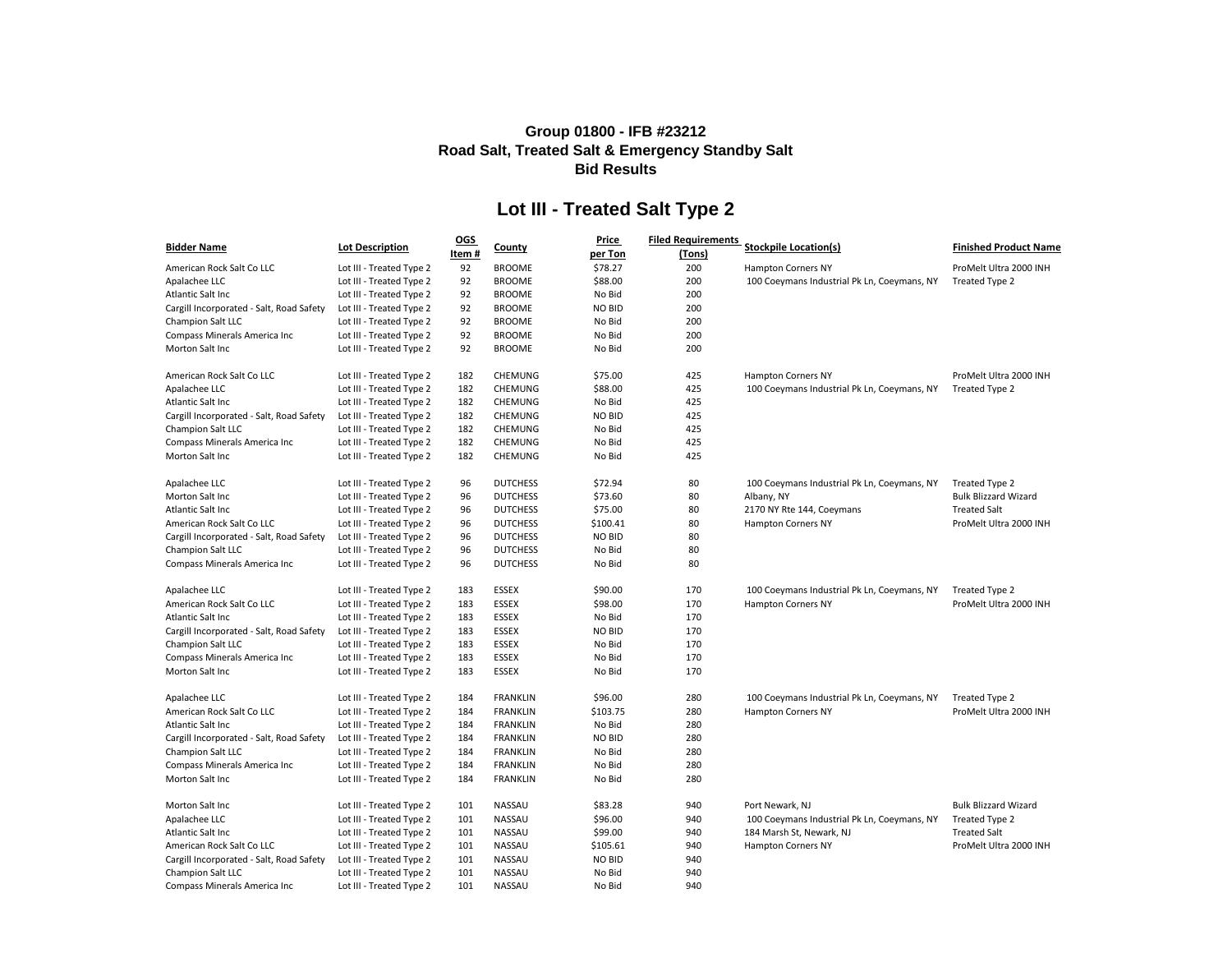## **Lot III - Treated Salt Type 2**

| <b>Bidder Name</b>                       | <b>Lot Description</b>   | <b>OGS</b><br>Item# | County             | <b>Price</b><br>per Ton | <b>Filed Requirements</b><br>(Tons) | <b>Stockpile Location(s)</b>                | <b>Finished Product Name</b> |
|------------------------------------------|--------------------------|---------------------|--------------------|-------------------------|-------------------------------------|---------------------------------------------|------------------------------|
| Morton Salt Inc                          | Lot III - Treated Type 2 | 186                 | <b>SCHENECTADY</b> | \$67.69                 | 250                                 | Albany, NY                                  | <b>Bulk Blizzard Wizard</b>  |
| Atlantic Salt Inc                        | Lot III - Treated Type 2 | 186                 | <b>SCHENECTADY</b> | \$70.00                 | 250                                 | 2170 NY Rte 144, Coeymans                   | <b>Treated Salt</b>          |
| American Rock Salt Co LLC                | Lot III - Treated Type 2 | 186                 | <b>SCHENECTADY</b> | \$72.89                 | 250                                 | <b>Hampton Corners NY</b>                   | ProMelt Ultra 2000 INH       |
| Apalachee LLC                            | Lot III - Treated Type 2 | 186                 | <b>SCHENECTADY</b> | \$75.00                 | 250                                 | 100 Coeymans Industrial Pk Ln, Coeymans, NY | Treated Type 2               |
| Cargill Incorporated - Salt, Road Safety | Lot III - Treated Type 2 | 186                 | SCHENECTADY        | <b>NO BID</b>           | 250                                 |                                             |                              |
| Champion Salt LLC                        | Lot III - Treated Type 2 | 186                 | <b>SCHENECTADY</b> | No Bid                  | 250                                 |                                             |                              |
| Compass Minerals America Inc             | Lot III - Treated Type 2 | 186                 | <b>SCHENECTADY</b> | No Bid                  | 250                                 |                                             |                              |
| American Rock Salt Co LLC                | Lot III - Treated Type 2 | 107                 | <b>SENECA</b>      | \$67.77                 | 5,354                               | <b>Hampton Corners NY</b>                   | ProMelt Ultra 2000 INH       |
| Apalachee LLC                            | Lot III - Treated Type 2 | 107                 | <b>SENECA</b>      | \$83.00                 | 5,354                               | 100 Coeymans Industrial Pk Ln, Coeymans, NY | Treated Type 2               |
| Atlantic Salt Inc                        | Lot III - Treated Type 2 | 107                 | <b>SENECA</b>      | No Bid                  | 5,354                               |                                             |                              |
| Cargill Incorporated - Salt, Road Safety | Lot III - Treated Type 2 | 107                 | <b>SENECA</b>      | <b>NO BID</b>           | 5,354                               |                                             |                              |
| Champion Salt LLC                        | Lot III - Treated Type 2 | 107                 | <b>SENECA</b>      | No Bid                  | 5,354                               |                                             |                              |
| <b>Compass Minerals America Inc</b>      | Lot III - Treated Type 2 | 107                 | <b>SENECA</b>      | No Bid                  | 5,354                               |                                             |                              |
| Morton Salt Inc                          | Lot III - Treated Type 2 | 107                 | <b>SENECA</b>      | No Bid                  | 5,354                               |                                             |                              |
| Apalachee LLC                            | Lot III - Treated Type 2 | 109                 | <b>SUFFOLK</b>     | \$98.00                 | 1,620                               | 100 Coeymans Industrial Pk Ln, Coeymans, NY | Treated Type 2               |
| Atlantic Salt Inc                        | Lot III - Treated Type 2 | 109                 | <b>SUFFOLK</b>     | \$119.00                | 1,620                               | 184 Marsh St, Newark, NJ                    | <b>Treated Salt</b>          |
| American Rock Salt Co LLC                | Lot III - Treated Type 2 | 109                 | <b>SUFFOLK</b>     | \$134.05                | 1,620                               | <b>Hampton Corners NY</b>                   | ProMelt Ultra 2000 INH       |
| Cargill Incorporated - Salt, Road Safety | Lot III - Treated Type 2 | 109                 | <b>SUFFOLK</b>     | <b>NO BID</b>           | 1,620                               |                                             |                              |
| Champion Salt LLC                        | Lot III - Treated Type 2 | 109                 | <b>SUFFOLK</b>     | No Bid                  | 1,620                               |                                             |                              |
| Compass Minerals America Inc             | Lot III - Treated Type 2 | 109                 | <b>SUFFOLK</b>     | No Bid                  | 1,620                               |                                             |                              |
| Morton Salt Inc                          | Lot III - Treated Type 2 | 109                 | <b>SUFFOLK</b>     | No Bid                  | 1,620                               |                                             |                              |
| American Rock Salt Co LLC                | Lot III - Treated Type 2 | 111                 | <b>TOMPKINS</b>    | \$74.82                 | 3,100                               | <b>Hampton Corners NY</b>                   | ProMelt Ultra 2000 INH       |
| Apalachee LLC                            | Lot III - Treated Type 2 | 111                 | <b>TOMPKINS</b>    | \$88.00                 | 3,100                               | 100 Coeymans Industrial Pk Ln, Coeymans, NY | Treated Type 2               |
| Atlantic Salt Inc                        | Lot III - Treated Type 2 | 111                 | <b>TOMPKINS</b>    | No Bid                  | 3,100                               |                                             |                              |
| Cargill Incorporated - Salt, Road Safety | Lot III - Treated Type 2 | 111                 | <b>TOMPKINS</b>    | <b>NO BID</b>           | 3,100                               |                                             |                              |
| <b>Champion Salt LLC</b>                 | Lot III - Treated Type 2 | 111                 | <b>TOMPKINS</b>    | No Bid                  | 3,100                               |                                             |                              |
| <b>Compass Minerals America Inc</b>      | Lot III - Treated Type 2 | 111                 | <b>TOMPKINS</b>    | No Bid                  | 3,100                               |                                             |                              |
| Morton Salt Inc                          | Lot III - Treated Type 2 | 111                 | <b>TOMPKINS</b>    | No Bid                  | 3,100                               |                                             |                              |
| Atlantic Salt Inc                        | Lot III - Treated Type 2 | 112                 | WARREN             | \$78.00                 | 550                                 | 2170 NY Rte 144, Coeymans                   | <b>Treated Salt</b>          |
| Morton Salt Inc                          | Lot III - Treated Type 2 | 112                 | <b>WARREN</b>      | \$79.40                 | 550                                 | Albany, NY                                  | <b>Bulk Blizzard Wizard</b>  |
| Apalachee LLC                            | Lot III - Treated Type 2 | 112                 | <b>WARREN</b>      | \$80.00                 | 550                                 | 100 Coeymans Industrial Pk Ln, Coeymans, NY | Treated Type 2               |
| American Rock Salt Co LLC                | Lot III - Treated Type 2 | 112                 | WARREN             | \$98.93                 | 550                                 | <b>Hampton Corners NY</b>                   | ProMelt Ultra 2000 INH       |
| Cargill Incorporated - Salt, Road Safety | Lot III - Treated Type 2 | 112                 | WARREN             | <b>NO BID</b>           | 550                                 |                                             |                              |
| Champion Salt LLC                        | Lot III - Treated Type 2 | 112                 | WARREN             | No Bid                  | 550                                 |                                             |                              |
| Compass Minerals America Inc             | Lot III - Treated Type 2 | 112                 | WARREN             | No Bid                  | 550                                 |                                             |                              |
| Atlantic Salt Inc                        | Lot III - Treated Type 2 | 114                 | <b>WESTCHESTER</b> | \$79.90                 | 72                                  | 184 Marsh St, Newark, NJ                    | <b>Treated Salt</b>          |
| Apalachee LLC                            | Lot III - Treated Type 2 | 114                 | <b>WESTCHESTER</b> | \$80.00                 | 72                                  | 100 Coeymans Industrial Pk Ln, Coeymans, NY | Treated Type 2               |
| Morton Salt Inc                          | Lot III - Treated Type 2 | 114                 | <b>WESTCHESTER</b> | \$85.00                 | 72                                  | Port Newark, NJ                             | <b>Bulk Blizzard Wizard</b>  |
| American Rock Salt Co LLC                | Lot III - Treated Type 2 | 114                 | <b>WESTCHESTER</b> | \$103.74                | 72                                  | <b>Hampton Corners NY</b>                   | ProMelt Ultra 2000 INH       |
| Cargill Incorporated - Salt, Road Safety | Lot III - Treated Type 2 | 114                 | <b>WESTCHESTER</b> | <b>NO BID</b>           | 72                                  |                                             |                              |
| Champion Salt LLC                        | Lot III - Treated Type 2 | 114                 | <b>WESTCHESTER</b> | No Bid                  | 72                                  |                                             |                              |
| Compass Minerals America Inc             | Lot III - Treated Type 2 | 114                 | <b>WESTCHESTER</b> | No Bid                  | 72                                  |                                             |                              |